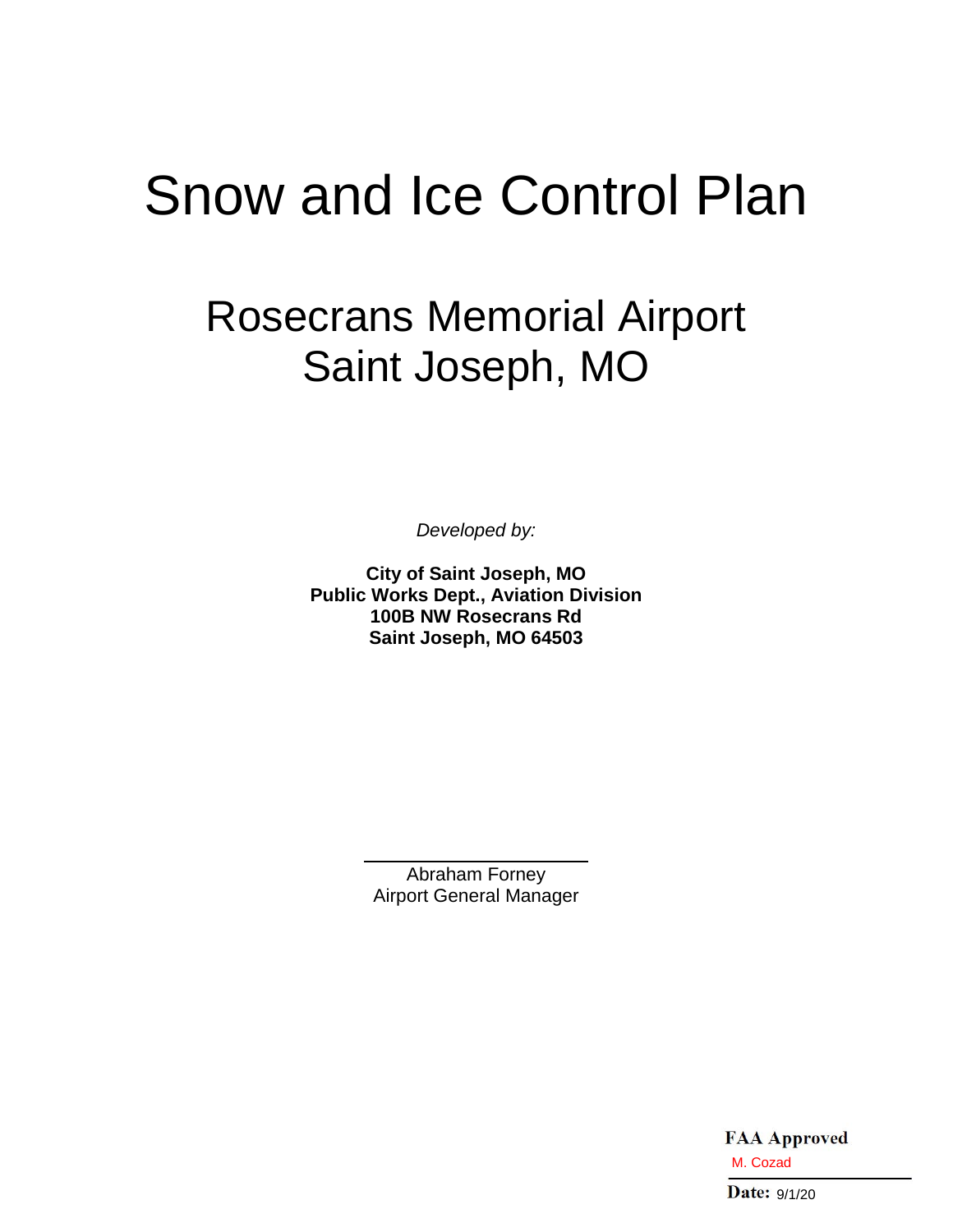# **Table of Contents**

| 1.1 |                                                                 |  |
|-----|-----------------------------------------------------------------|--|
| a)  |                                                                 |  |
| b)  |                                                                 |  |
| c)  |                                                                 |  |
| 1.2 |                                                                 |  |
|     |                                                                 |  |
| 2.1 |                                                                 |  |
| 2.2 |                                                                 |  |
|     |                                                                 |  |
|     |                                                                 |  |
| 3.1 |                                                                 |  |
| a)  |                                                                 |  |
| b)  |                                                                 |  |
| c)  |                                                                 |  |
| 3.2 |                                                                 |  |
| 3.3 |                                                                 |  |
| 3.4 |                                                                 |  |
| 3.5 |                                                                 |  |
| 3.6 |                                                                 |  |
| 3.7 |                                                                 |  |
| 3.8 |                                                                 |  |
|     |                                                                 |  |
| 4.1 |                                                                 |  |
| a)  |                                                                 |  |
| b)  |                                                                 |  |
| c)  |                                                                 |  |
| d)  |                                                                 |  |
| 4.2 |                                                                 |  |
| 4.3 |                                                                 |  |
| 4.4 |                                                                 |  |
| 4.5 |                                                                 |  |
| 4.6 | Surface Incident/Runway Incursion Mitigation Procedures<br>. 22 |  |
| a)  |                                                                 |  |
| b)  |                                                                 |  |
| c)  |                                                                 |  |
| d)  |                                                                 |  |
|     |                                                                 |  |
| 5.1 |                                                                 |  |
| 5.2 |                                                                 |  |

**FAA Approved** M. Cozad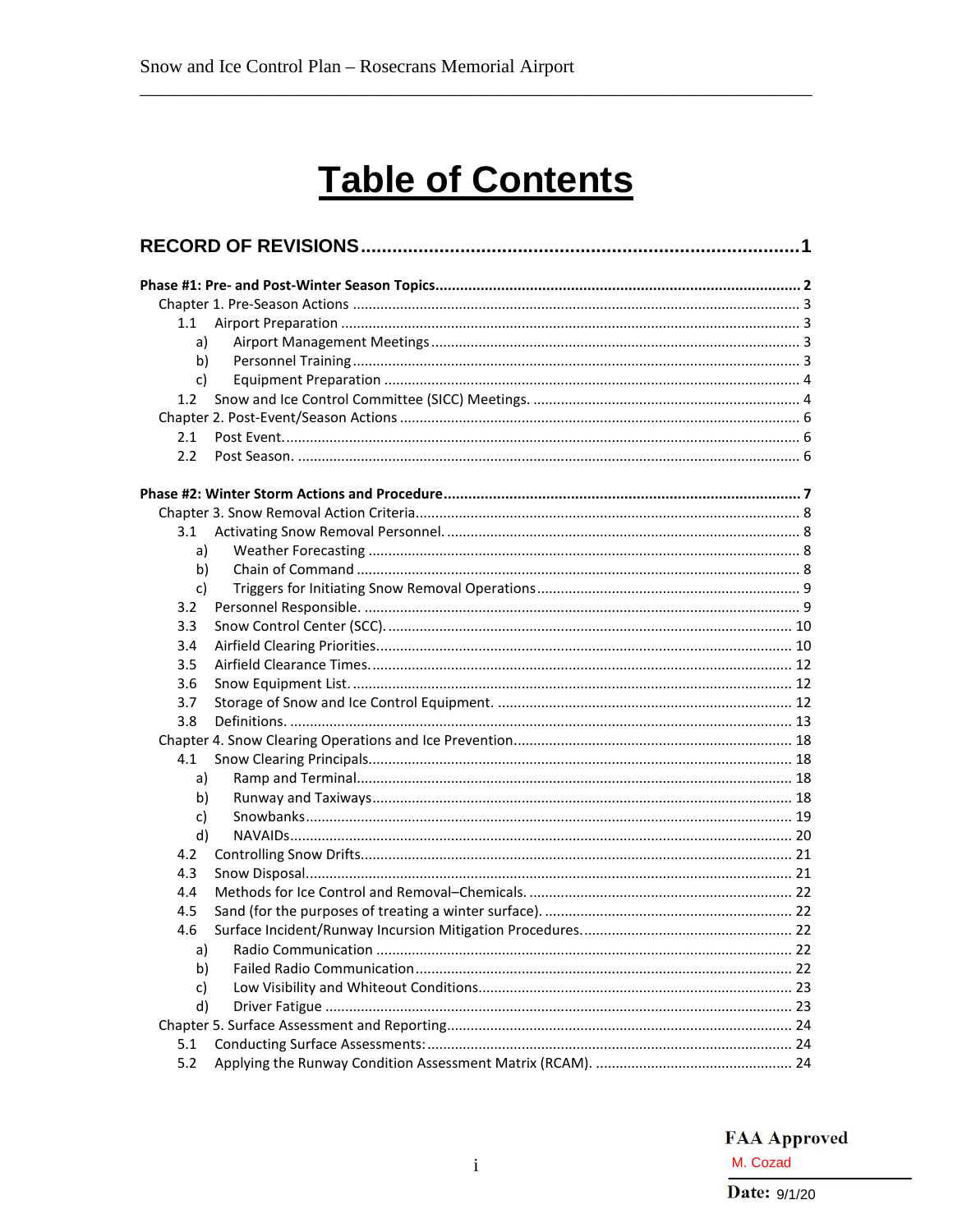| a)                                                                                           |  |
|----------------------------------------------------------------------------------------------|--|
| b)                                                                                           |  |
| c)                                                                                           |  |
| 5.3                                                                                          |  |
| Conditions Acceptable to Use Decelerometers or Continuous Friction Measuring Equipment<br>a) |  |
|                                                                                              |  |
| b)                                                                                           |  |
| c)                                                                                           |  |
| d)                                                                                           |  |
| 5.4                                                                                          |  |
| 5.5                                                                                          |  |
| 5.6                                                                                          |  |
| 5.7                                                                                          |  |
| 5.8                                                                                          |  |
| 5.9                                                                                          |  |
| 5.10                                                                                         |  |

\_\_\_\_\_\_\_\_\_\_\_\_\_\_\_\_\_\_\_\_\_\_\_\_\_\_\_\_\_\_\_\_\_\_\_\_\_\_\_\_\_\_\_\_\_\_\_\_\_\_\_\_\_\_\_\_\_\_\_\_\_\_\_\_\_\_\_\_\_\_\_\_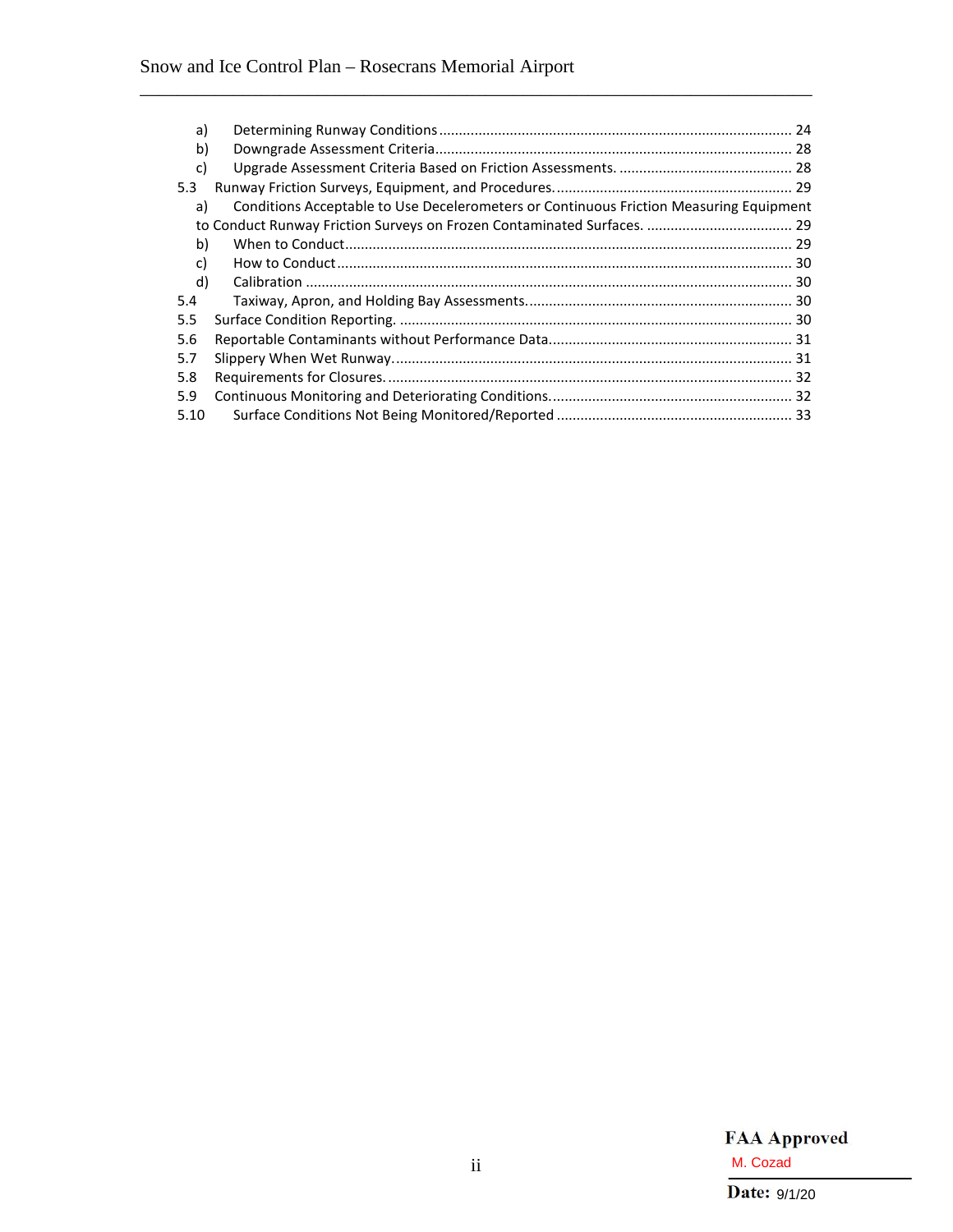| <b>ISSUE</b> | <b>REMOVE</b>     |                                    | <b>INSERT</b>                                  |                                              |  |
|--------------|-------------------|------------------------------------|------------------------------------------------|----------------------------------------------|--|
| <b>DATE</b>  | Page/Exhibit<br># | <b>FAA Approval</b><br><b>Date</b> | Page/Exhibit #                                 | <b>FAA</b><br><b>Approval</b><br><b>Date</b> |  |
| Sept 2019    |                   |                                    | <b>Update All Pages</b>                        | Sept 17,2019                                 |  |
| 4/7/2020     |                   |                                    | 3.6 update Eq list<br>Submit<br>Electronically |                                              |  |
| 8/24/2020    |                   |                                    | 14/ Insert:<br>(current edition)               |                                              |  |
| 8/24/2020    |                   |                                    | 17/ Insert:<br>(current edition)               |                                              |  |
| 8/24/2020    |                   |                                    | 22/ Insert:<br>(current edition)               |                                              |  |
| 8/24/2020    |                   |                                    | 25/ Insert:<br>(current edition)               |                                              |  |
| 8/24/2020    |                   |                                    | 27/ Update<br><b>RCAM</b> with<br>footnotes    |                                              |  |
| 8/24/2020    |                   |                                    | 31/ Insert:<br>(current edition)               |                                              |  |
|              |                   |                                    |                                                |                                              |  |
|              |                   |                                    |                                                |                                              |  |
|              |                   |                                    |                                                |                                              |  |
|              |                   |                                    |                                                |                                              |  |
|              |                   |                                    |                                                |                                              |  |
|              |                   |                                    |                                                |                                              |  |
|              |                   |                                    |                                                |                                              |  |
|              |                   |                                    |                                                |                                              |  |

# **Record of Revisions**

<span id="page-3-0"></span>\_\_\_\_\_\_\_\_\_\_\_\_\_\_\_\_\_\_\_\_\_\_\_\_\_\_\_\_\_\_\_\_\_\_\_\_\_\_\_\_\_\_\_\_\_\_\_\_\_\_\_\_\_\_\_\_\_\_\_\_\_\_\_\_\_\_\_\_\_\_\_\_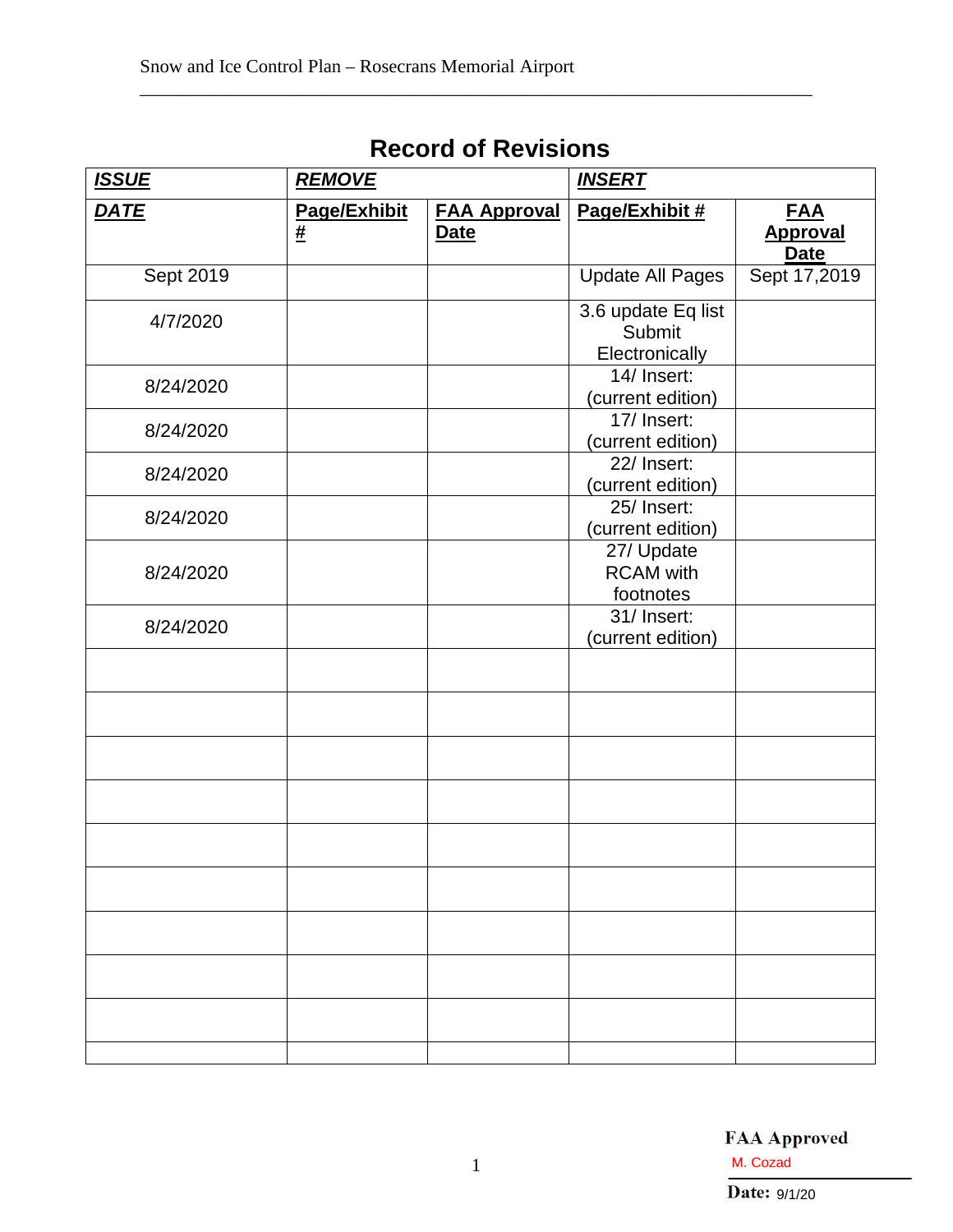# <span id="page-4-0"></span>**Phase #1: Pre- and Post-Winter**

\_\_\_\_\_\_\_\_\_\_\_\_\_\_\_\_\_\_\_\_\_\_\_\_\_\_\_\_\_\_\_\_\_\_\_\_\_\_\_\_\_\_\_\_\_\_\_\_\_\_\_\_\_\_\_\_\_\_\_\_\_\_\_\_\_\_\_\_\_\_\_\_

# **Season Topics**

**FAA Approved** M. Cozad<br>Date:  $9/1/20$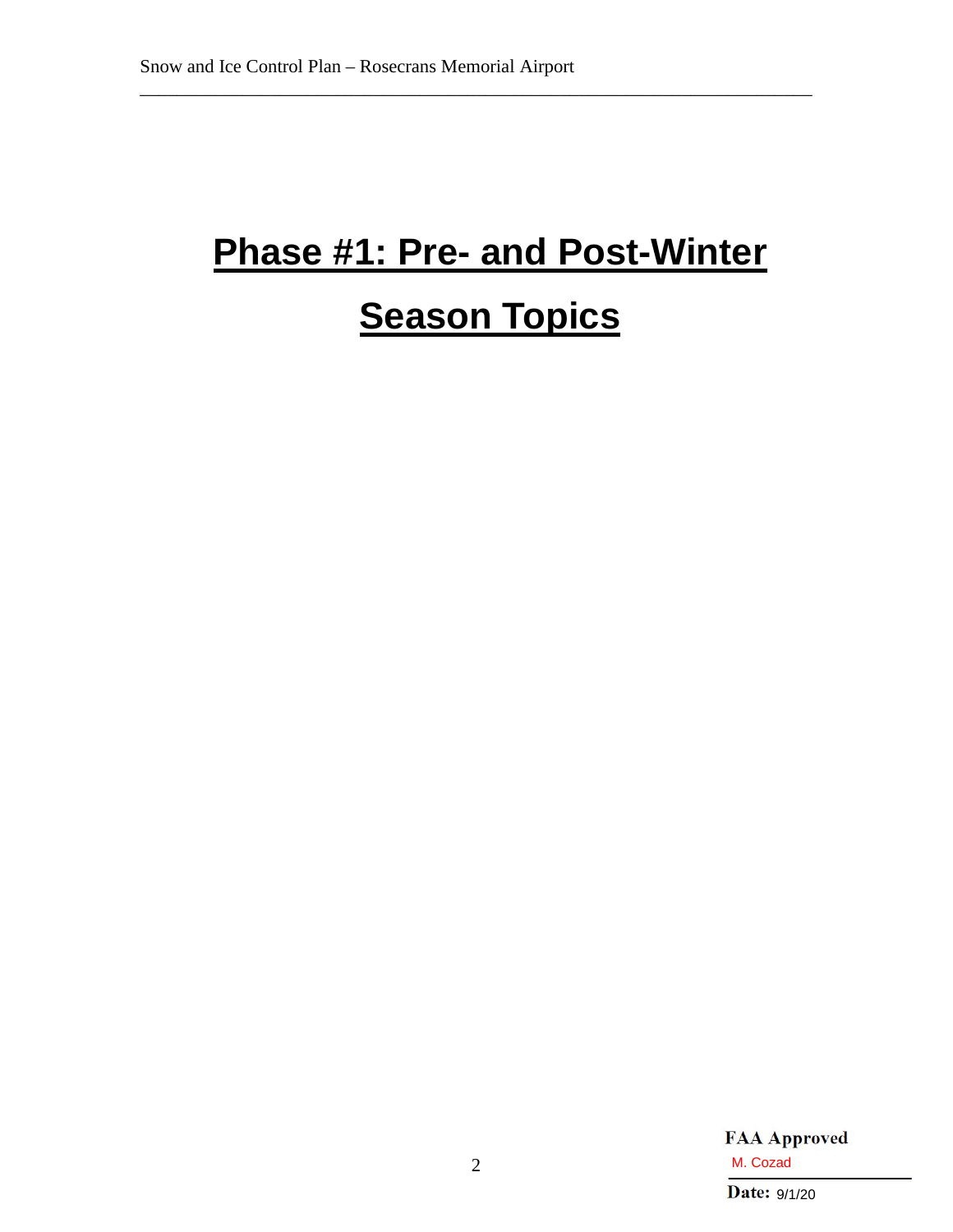## **Chapter 1. Pre-Season Actions**

<span id="page-5-0"></span>\_\_\_\_\_\_\_\_\_\_\_\_\_\_\_\_\_\_\_\_\_\_\_\_\_\_\_\_\_\_\_\_\_\_\_\_\_\_\_\_\_\_\_\_\_\_\_\_\_\_\_\_\_\_\_\_\_\_\_\_\_\_\_\_\_\_\_\_\_\_\_\_

#### <span id="page-5-2"></span><span id="page-5-1"></span>**1.1 Airport Preparation**

#### **a) Airport Management Meetings**

The Airport Operations Manager will typically initiate a meeting the month of September timeframe to discuss equipment and material inventory, repair needs, staffing, budget, training, previous years issue's, and any other topics associate with snow and ice control and its plan.

#### <span id="page-5-3"></span>**b) Personnel Training**

All airport personnel receive annual, recurrent snow removal training. All training for airport personnel is conducted by the Airport Operations Manager. Training records are maintained by the Office Manager.

- The Airport Manager, Airport Operations Manager, Airport Maintenance Specialists are trained annually in the following areas for performance of their daily duties.
	- o Airport Certification Manual (ACM)
	- o Part 139 maintenance criteria for maintaining paved areas, safety areas, airfield marking, signs, lighting, obstruction lighting, ILS critical areas, traffic and wind indicators
	- o Electrical safety practices
	- o FAA Standards for Airfield Markings, Signs and Lighting
	- o Operational Safety on Airports During Construction
	- o Ground Vehicle/Pedestrian Operations on the Movement Area
	- o Wildlife Hazard Management
	- o Snow and Ice Control Plan
	- o Airport Condition Reporting
	- o Issuing NOTAMS through the NOTAM Manager
	- o Responsibilities in the Airport Emergency Plan (AEP)
- Training specific to snow removal will include:
	- o The full content of the SICP
	- o Specific scenarios and plowing patterns through the use of maps, whiteboards, and models
	- o Review of equipment operation and specifications for all possible snow removal equipment as well as hands on training
	- o Special procedures training for "whiteout" conditions as well as if radio signal is lost between drivers and/or the ATCT
	- o Instruction for proper communications and procedures for when the ATCT is not in operation
	- o Guidelines for the conditions necessitating pavement closures and when they can be re-opened
	- o Examples of common runway incursions during snow removal operations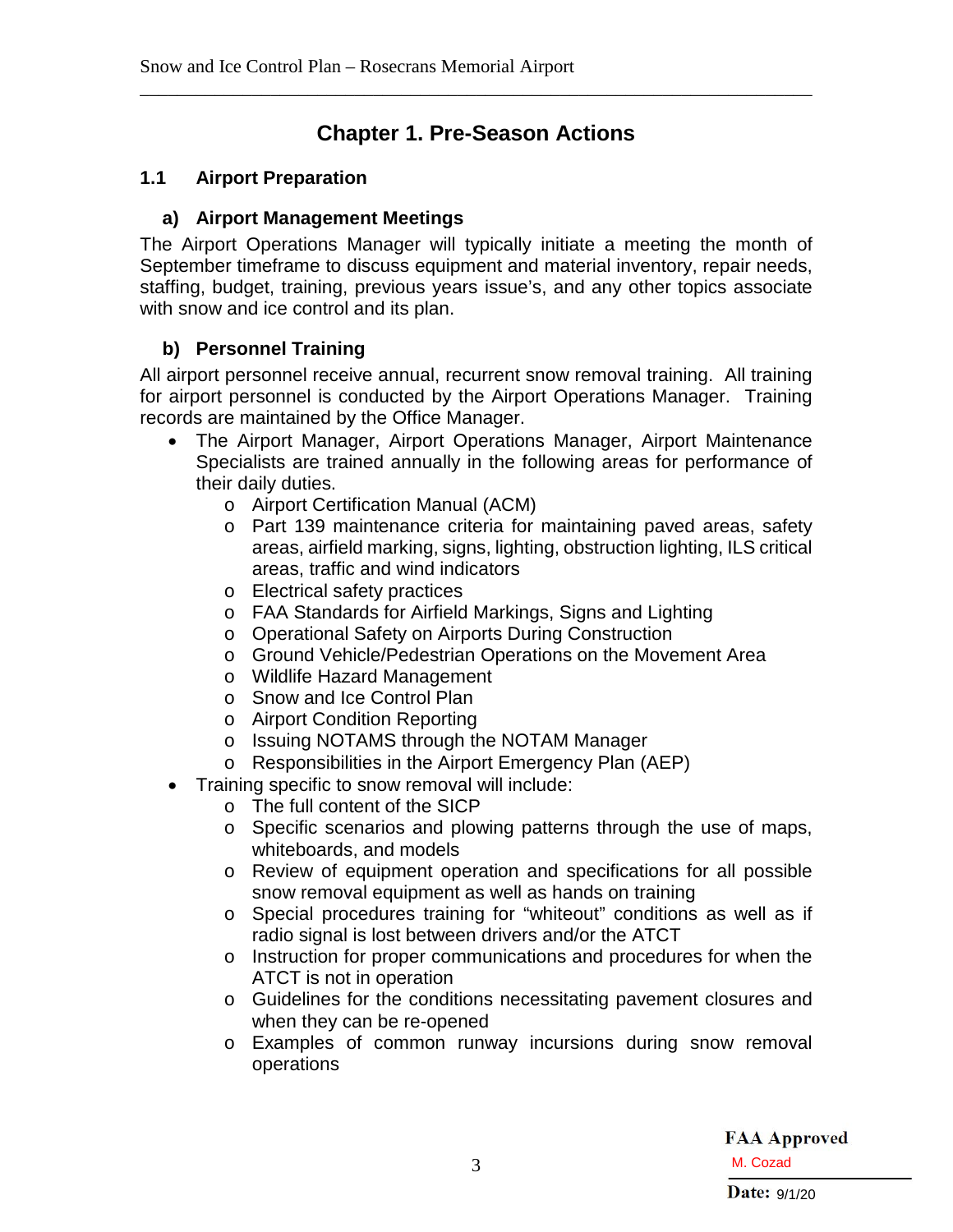#### <span id="page-6-0"></span>**c) Equipment Preparation**

The airports BowMonk AFM2 Friction Tester will be calibrated, updated and certified annually prior to the winter season.

\_\_\_\_\_\_\_\_\_\_\_\_\_\_\_\_\_\_\_\_\_\_\_\_\_\_\_\_\_\_\_\_\_\_\_\_\_\_\_\_\_\_\_\_\_\_\_\_\_\_\_\_\_\_\_\_\_\_\_\_\_\_\_\_\_\_\_\_\_\_\_\_

Approximately 60 days prior to snow season the Airport Operations Manager will inspect and prepare each piece of snow removal equipment. Required fluids, replacement parts, and snow removal equipment components will be inventoried and stockpiled.

### <span id="page-6-1"></span>**1.2 Snow and Ice Control Committee (SICC) Meetings.**

The Rosecrans Memorial Airport has developed a Snow and Ice Control Committee (SICC) that provides feedback and recommendations regarding snow and ice removal operations and the Snow and Ice Control Plan (SICP) updates at the Rosecrans Memorial Airport. The SICC is chaired by the Airport General Manager and includes the Airport Operations Manager, Airport Maintenance Specialists, and representatives from our local Air Traffic Control Tower, FBO, 139AW airfield support and operations, and other airport businesses and tenants.

During the month of August the Airport will begin notifying tenants and airport users to review and provide comments to be discussed at the season kick-off meeting in September/October.

The following topics should be discussed in the SICC:

- Airport Clearing Operations Discussion Topics
	- o Areas Designated as Priority I area, any new airfield infrastructure
	- o Clearing operations and follow-up airfield assessments
	- o Potentials for pilot or vehicular runway incursions or incidents
	- o Staff requirements and qualifications (training)
	- o Update training program
	- o Streamline decision making process
	- o Response time to keep runways, taxiways and ramp areas operational
	- o Communication, terminology, frequencies, and procedures
	- o Monitoring and updating of runway surface conditions
	- o Issuance of NOTAMS and dissemination to ensure timely notification
	- o Equipment inventory
	- o Status of procurement contracts, including storage of materials
	- o Validation of deicer certification letters from vendors (if applicable)
	- o Procedures for storm water runoff mitigation
	- o Snow hauling/disposing, snow dumps
	- o New runoff requirements for containment or collection
	- o Changes to contract service for clearing ramps
- Any requirements for containment/collection of deicing/anti-icing.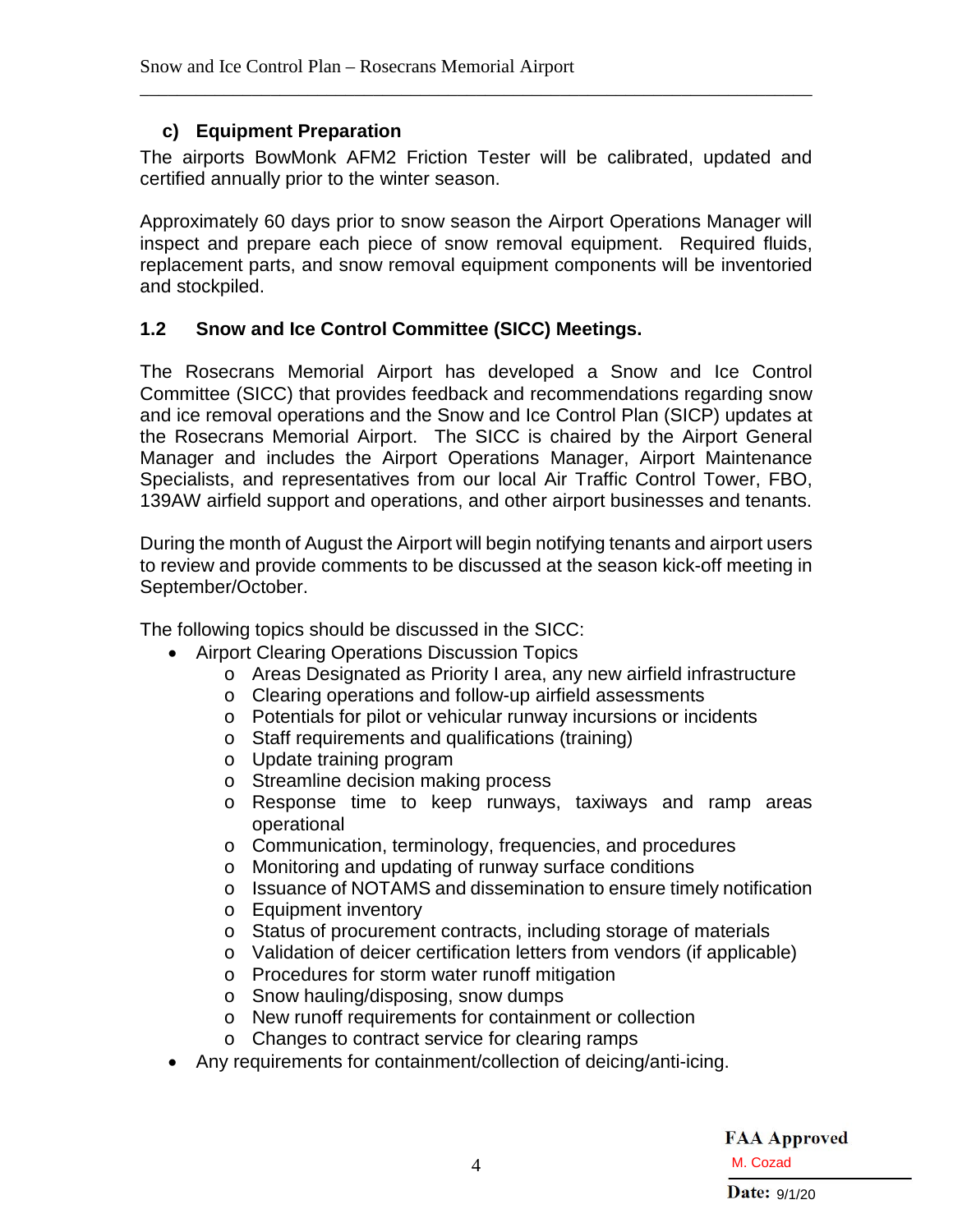• Review and discuss lessons learned and new procedures based on the previous seasons experiences

\_\_\_\_\_\_\_\_\_\_\_\_\_\_\_\_\_\_\_\_\_\_\_\_\_\_\_\_\_\_\_\_\_\_\_\_\_\_\_\_\_\_\_\_\_\_\_\_\_\_\_\_\_\_\_\_\_\_\_\_\_\_\_\_\_\_\_\_\_\_\_\_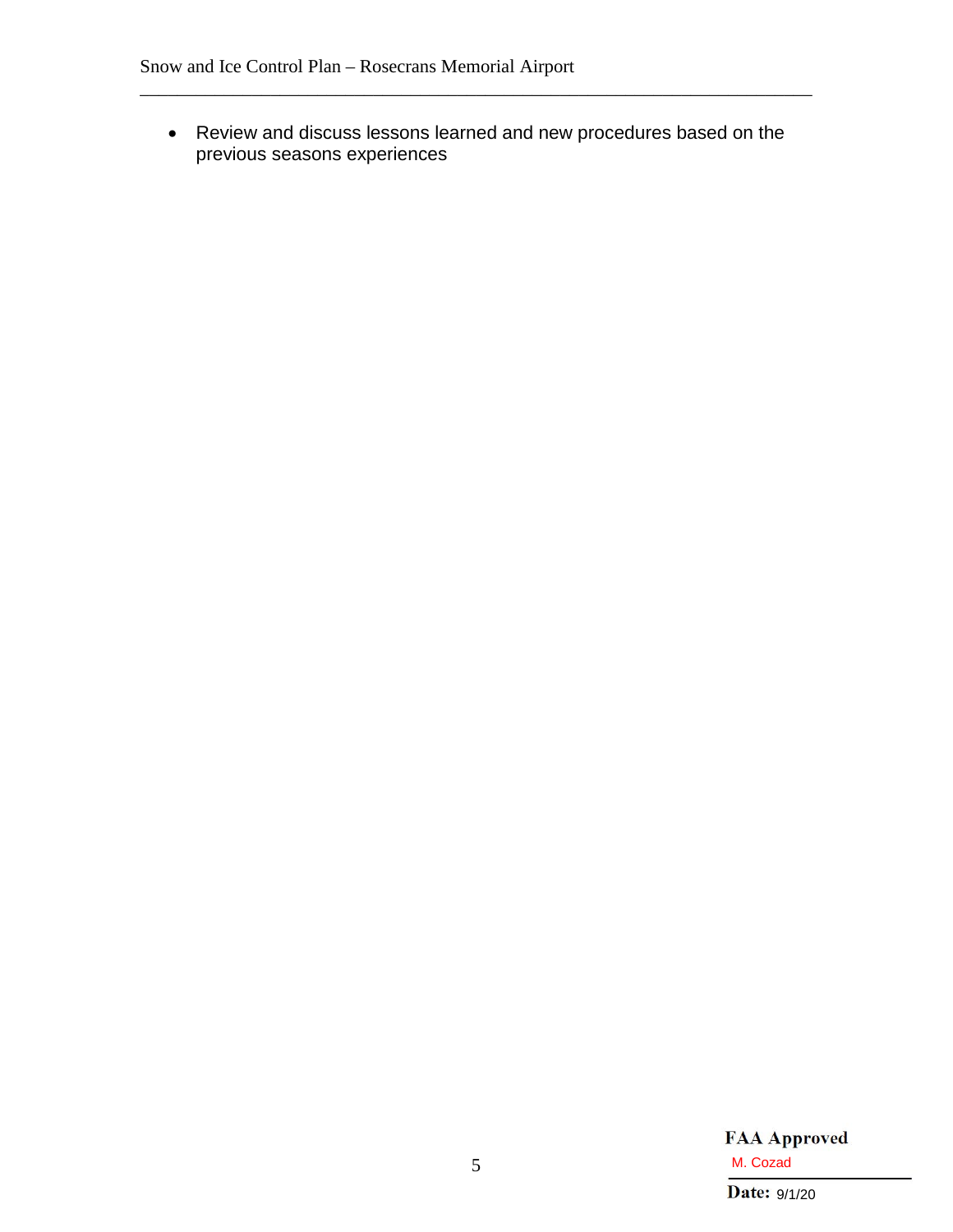## **Chapter 2. Post-Event/Season Actions**

<span id="page-8-0"></span>\_\_\_\_\_\_\_\_\_\_\_\_\_\_\_\_\_\_\_\_\_\_\_\_\_\_\_\_\_\_\_\_\_\_\_\_\_\_\_\_\_\_\_\_\_\_\_\_\_\_\_\_\_\_\_\_\_\_\_\_\_\_\_\_\_\_\_\_\_\_\_\_

#### <span id="page-8-1"></span>**2.1 Post Event.**

After each snow event, airport management will determine if necessary and host a meeting or teleconference as required. Participants as a minimum will be Air Traffic, ANG and FBO to discuss any issues.

All members of the SICC will be encouraged to provide feedback to airport management before, during or following each snow event. After a significant event or a challenging operation, a separate SICC meeting will be held.

#### <span id="page-8-2"></span>**2.2 Post Season.**

After each snow season the airport authority will determine SICC meeting is will be held, typically in the spring to review the snow season issues and recommendations for changes. The same topics as pre-season should be reviewed.

The Airport Operations Manager will inspect and repair equipment as needed, send the BowMonk in for calibration, and update the SICP if needed.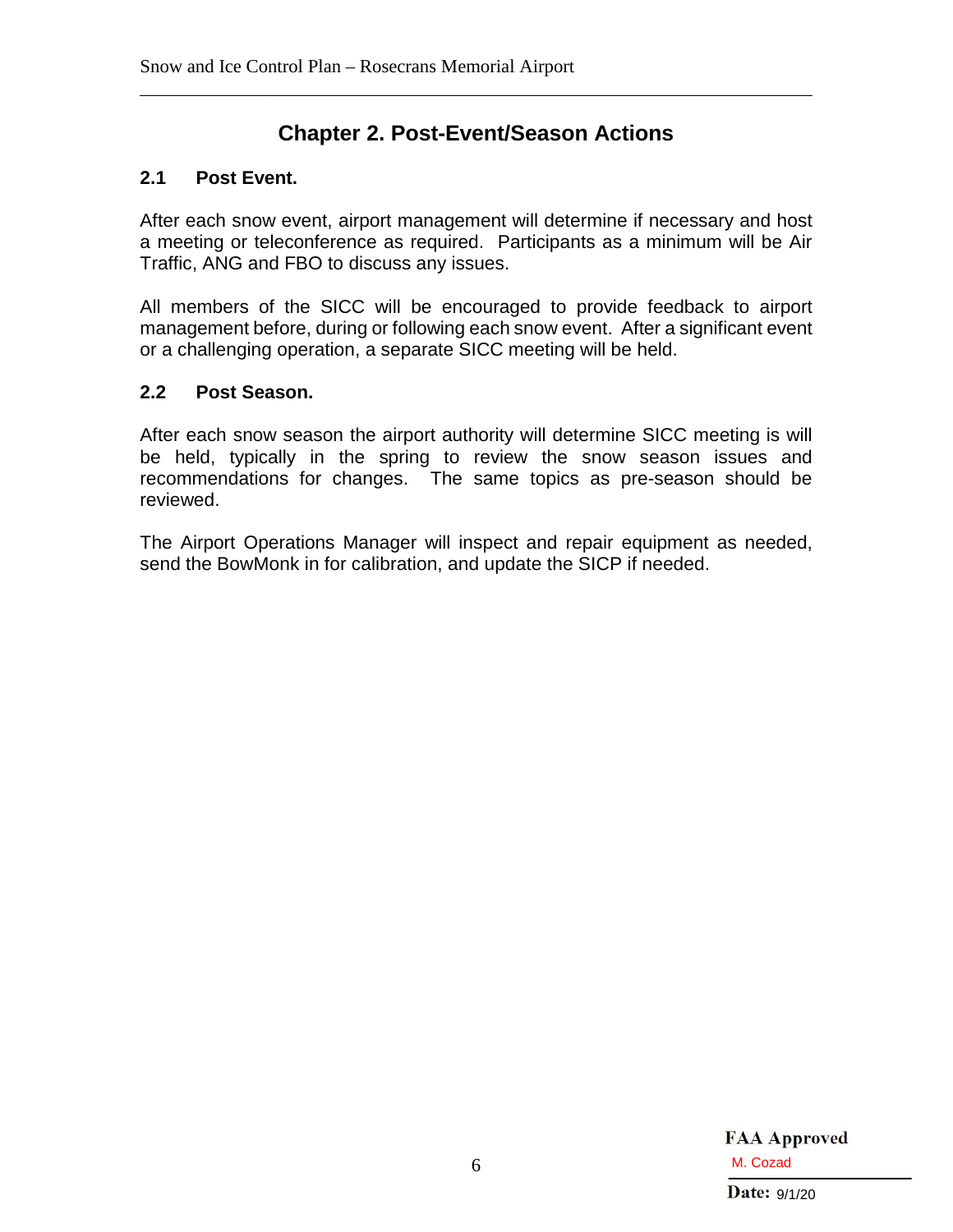# <span id="page-9-0"></span>**Phase #2: Winter Storm Actions and**

\_\_\_\_\_\_\_\_\_\_\_\_\_\_\_\_\_\_\_\_\_\_\_\_\_\_\_\_\_\_\_\_\_\_\_\_\_\_\_\_\_\_\_\_\_\_\_\_\_\_\_\_\_\_\_\_\_\_\_\_\_\_\_\_\_\_\_\_\_\_\_\_

# **Procedure**

**FAA Approved** M. Cozad<br>Date:  $9/1/20$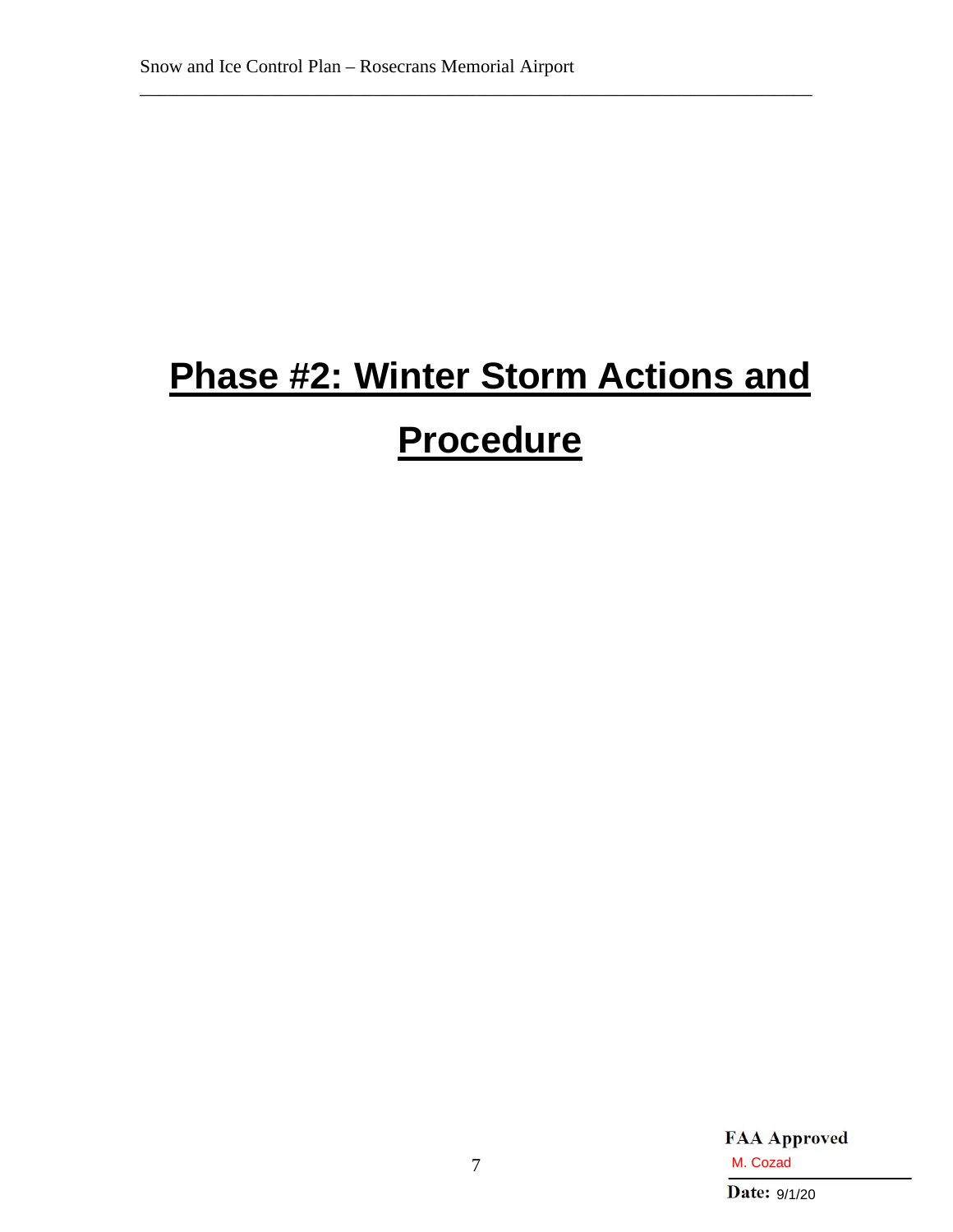## **Chapter 3. Snow Removal Action Criteria**

<span id="page-10-0"></span>\_\_\_\_\_\_\_\_\_\_\_\_\_\_\_\_\_\_\_\_\_\_\_\_\_\_\_\_\_\_\_\_\_\_\_\_\_\_\_\_\_\_\_\_\_\_\_\_\_\_\_\_\_\_\_\_\_\_\_\_\_\_\_\_\_\_\_\_\_\_\_\_

#### <span id="page-10-1"></span>**3.1 Activating Snow Removal Personnel.**

- The Airport Manager or his designated representative, normally the Airport Operations Manager is responsible for the following:
	- o Determining when snow removal or anti-icing operations will commence., based on inputs including but not limited to evaluation of existing field conditions, past, current and forecast weather, PIREP's and ATCT inputs.
	- o Activation of the Snow Control Center (SCC)
	- o Implementing continuous monitoring procedures of runway conditions during snow or ice storms to determine presence of snow, ice, or slush and their depth, and to determine the coefficient of friction by use of airport vehicles and the BowMonk friction meter.
	- o Keeping NAVAID critical areas free and clear and notifying the local FAA Airway Facilities staff of status at Rosecrans Memorial Airport.
	- o Disseminating timely airport information and runway conditions through the Notice to Airman (NOTAM) system by using the NOTAM Manager or calling Flight Service at 1-877-487-6867.
	- o Informing ATCT at 236-3682, the FBO at 233-3444 and 139AW at 236- 3260 as a minimum.
- The Airport Operations Manager is responsible for the efficient operation of snow and ice removal equipment. All equipment must be inspected prior to deployment to ensure proper operation. Equipment should be properly sheltered to ensure complete, prompt readiness for snow removal operations. A 72-hour supply of fuels should normally be stored in the event a prolonged storm occurs. All equipment will be inspected for damage and/or maintenance needs after each snow and ice removal event.

#### <span id="page-10-2"></span>**a) Weather Forecasting**

- The Airport Manager and Airport Operations Manager will monitor weather patterns and conditions as soon as indications of impending weather become evident.
- Primary weather services used are Weather or Not, Weather Underground, and the National Weather Service.
- The Rosecrans Memorial Airport does not have surface sensors but the Weather or Not program does routinely predict pavement temperatures which is a useful tool in our decision making process

#### <span id="page-10-3"></span>**b) Chain of Command**

• Rosecrans Memorial Airport is owned by the City of St. Joseph, which operates on a city manager style of government. The airport operates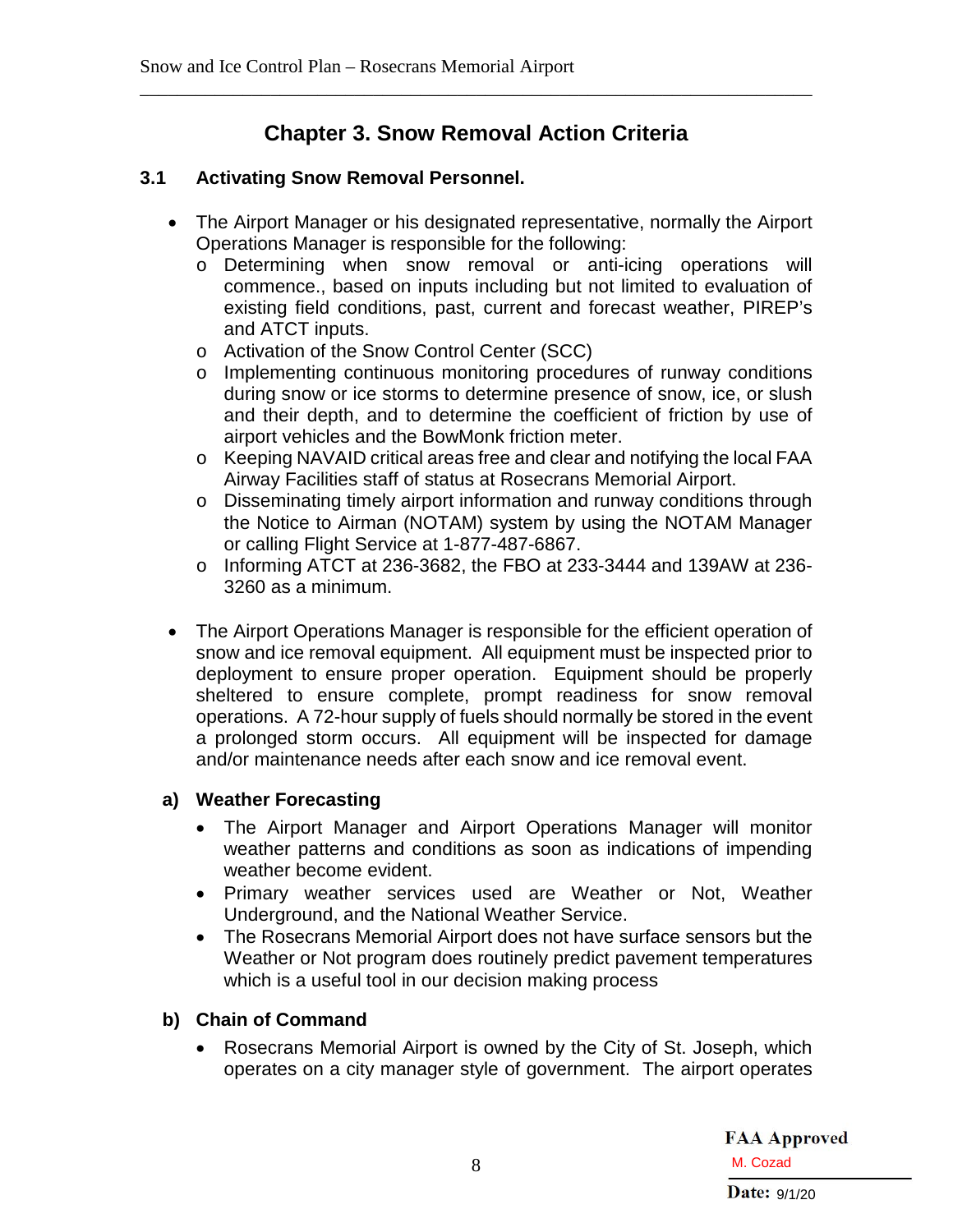as a division of the Department of Public Works and Transportation. The Airport is under the direct supervision of the Airport Manager, who is appointed by the Public Works Director.

o The line of succession for Rosecrans Memorial Airport is:

\_\_\_\_\_\_\_\_\_\_\_\_\_\_\_\_\_\_\_\_\_\_\_\_\_\_\_\_\_\_\_\_\_\_\_\_\_\_\_\_\_\_\_\_\_\_\_\_\_\_\_\_\_\_\_\_\_\_\_\_\_\_\_\_\_\_\_\_\_\_\_\_

- **City Manager**
- **Director of Public Works and Transportation**
- Airport Manager
- Airport Operations Manager
- **Airport Maintenance Specialists**
- The Airport Manager and Airport Operations Manager will monitor weather and airfield conditions during potential storms.
- The Airport Operations Manager or his designee will perform an inspection of the airfield to assess conditions every 30 minutes during the occurrence of an event, if snow removal operations are not already underway.
- The Airport Operations Manager when directed by the Airport Manager or in the interest of safety if no contact with Airport Manager, will perform a Recall of Airport staff to initiate pre-emptive and/or removal operations.
- Normally the maximum continuous work period will not exceed 16 hours and rest periods will be planned as 8 hours minimum.

#### <span id="page-11-0"></span>**c) Triggers for Initiating Snow Removal Operations**

Snow removal operations will begin when contaminants begin accumulating on pavement surfaces. The Airport Operations Manager will determine the equipment to be mobilized dependent on current conditions and forecast for the event.

| <b>Precipitation</b> | Depth in Inches    |
|----------------------|--------------------|
| Slush                | 0.5                |
| <b>Wet Snow</b>      | 1.0                |
| Dry Snow             | 2.0                |
| Ice or Freezing Rain | Incident dependent |

The amounts above are based on the locally based Lockheed C-130 and Bombardier Challenger. These are only a guide and weather conditions may require different initiation requirements

#### <span id="page-11-1"></span>**3.2 Personnel Responsible.**

The Airport Manager and Airport Operations Manager will determine when to activate the SCC and initiate clearing operations. While awaiting deployment the Airport Maintenance specialists will inspect all possible equipment to be used and start any equipment stored outdoors to ensure it can warm to the proper operating temperature.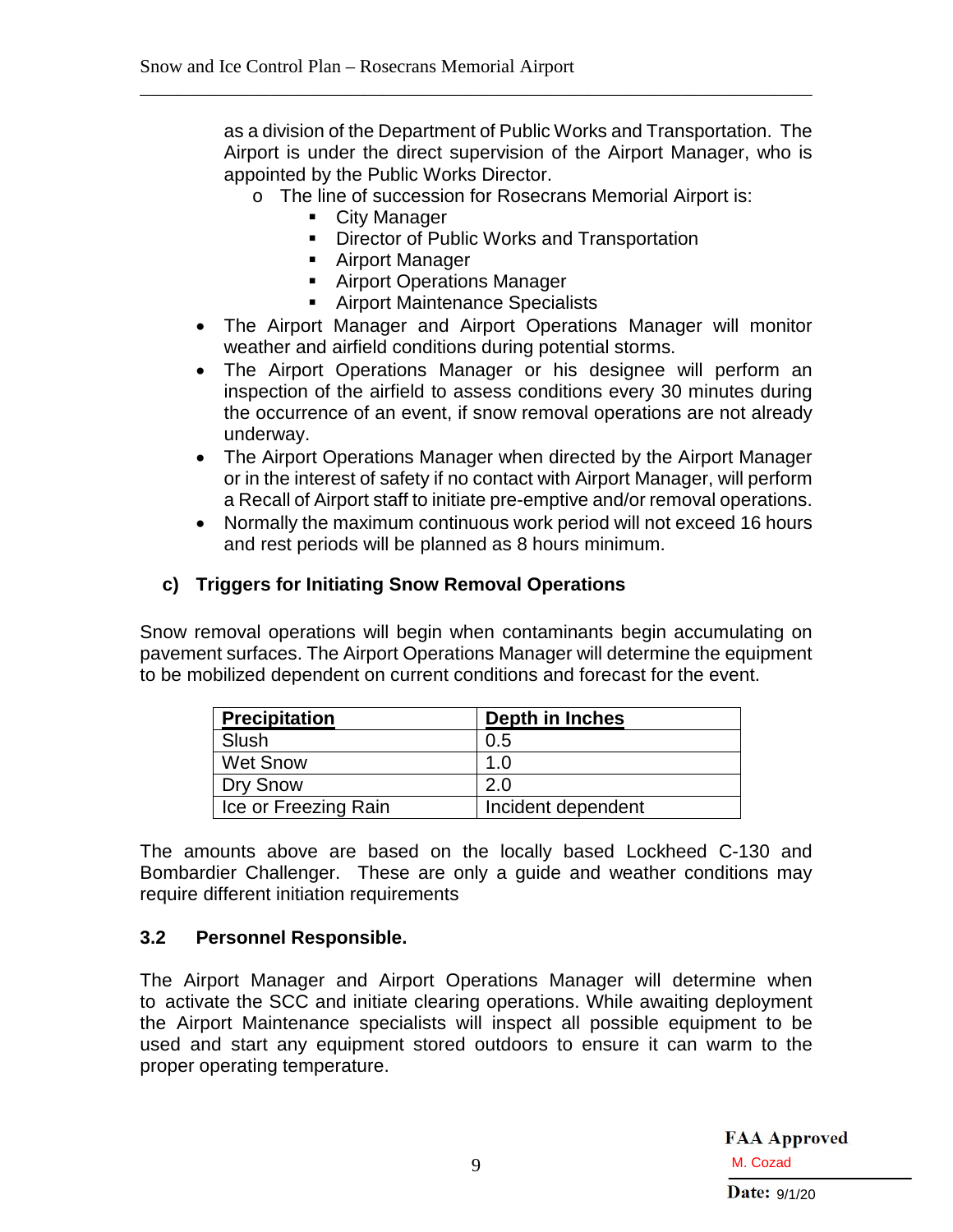#### <span id="page-12-0"></span>**3.3 Snow Control Center (SCC).**

The Airport Managers office has a view of the majority of the airfield and when the manager is present will be the SCC. If the manager is not present or becomes unable to command the SCC, the Airport Operations Manager will assume command and conduct the SCC activities from the vehicle he is operating.

\_\_\_\_\_\_\_\_\_\_\_\_\_\_\_\_\_\_\_\_\_\_\_\_\_\_\_\_\_\_\_\_\_\_\_\_\_\_\_\_\_\_\_\_\_\_\_\_\_\_\_\_\_\_\_\_\_\_\_\_\_\_\_\_\_\_\_\_\_\_\_\_

The SCC will notify airfield tenants such as ATCT, FBO, and ANG that the SCC is activated and snow clearing operations are commencing.

The SCC will also issue any applicable NOTAMS; communicate field conditions with parties mentioned above and other aircraft and/or pilots operating in the area.

The SCC operations are a dynamic and constantly changing set of procedures, principles and priorities that require dedicated oversight and management.

#### <span id="page-12-1"></span>**3.4 Airfield Clearing Priorities.**

Rosecrans size and operations allow for usage of all three priorities to better divide the order of events.

Priority 1 (RED) Includes Runway 17/35, the turnoffs at either end of the runway onto Taxiway A, Taxiway A full length, and the Taxiway A3 turnoff. A portion of the ramp from the center east and from A2 north will be included as indicated on the map. This allows an emergency aircraft to land, taxi, and park. Also included in Priority 1 is the ARFF route from the ARFF station to Taxiway A as well as Gate 1 for mutual aid emergency responders.

Priority 2 (BLUE) includes Taxiways A1 and A2, Taxiway B east of 17/35, Taxiway C, and LifeNet due to critical emergency requirement.

Priority 3 (GREEN) includes the remaining apron areas, T-hangars, Taxiway D, and the crosswind Runway 13/31. Additionally the landside terminal parking lot, sidewalks, and access roads will be cleared upon airfield snow removal completion.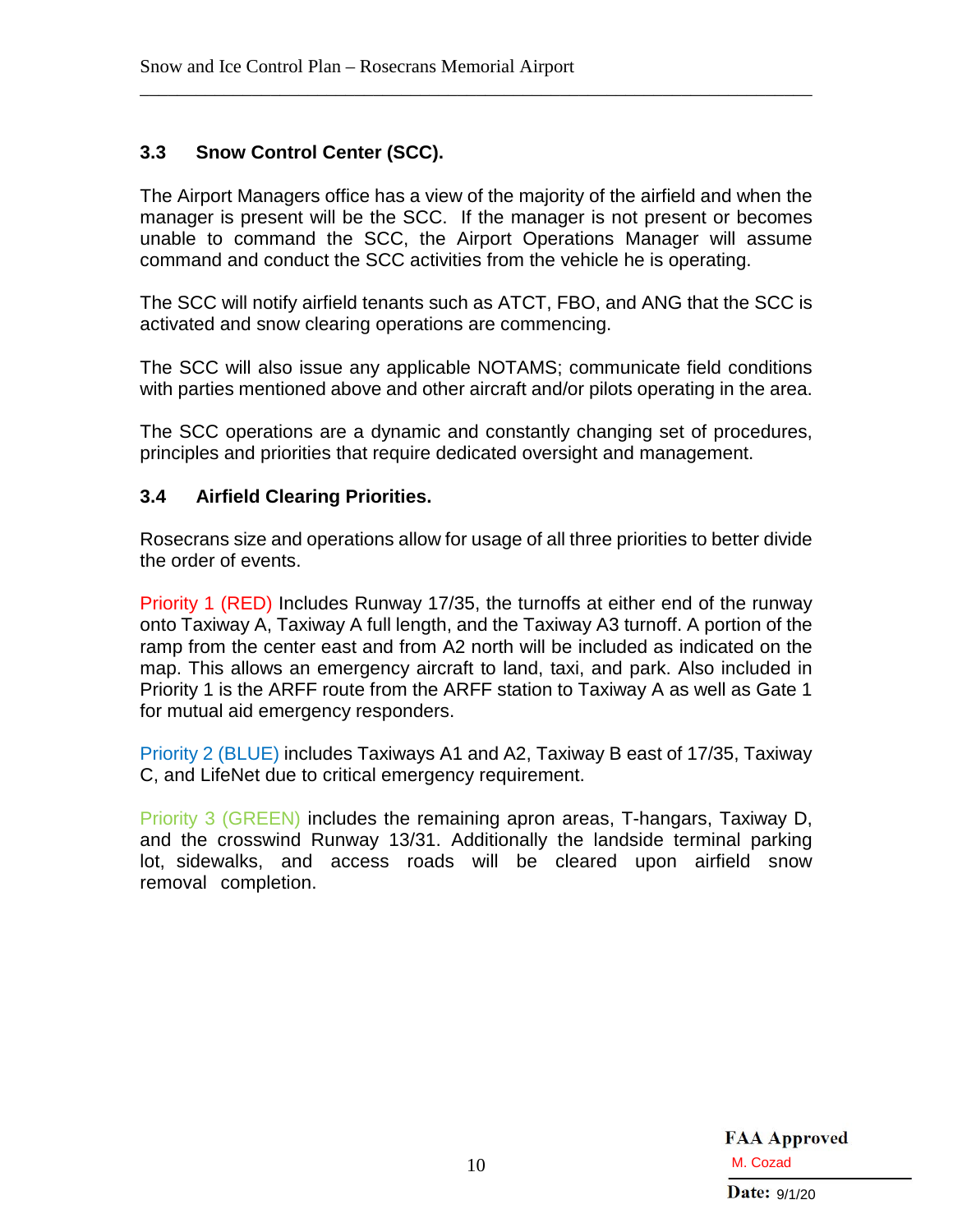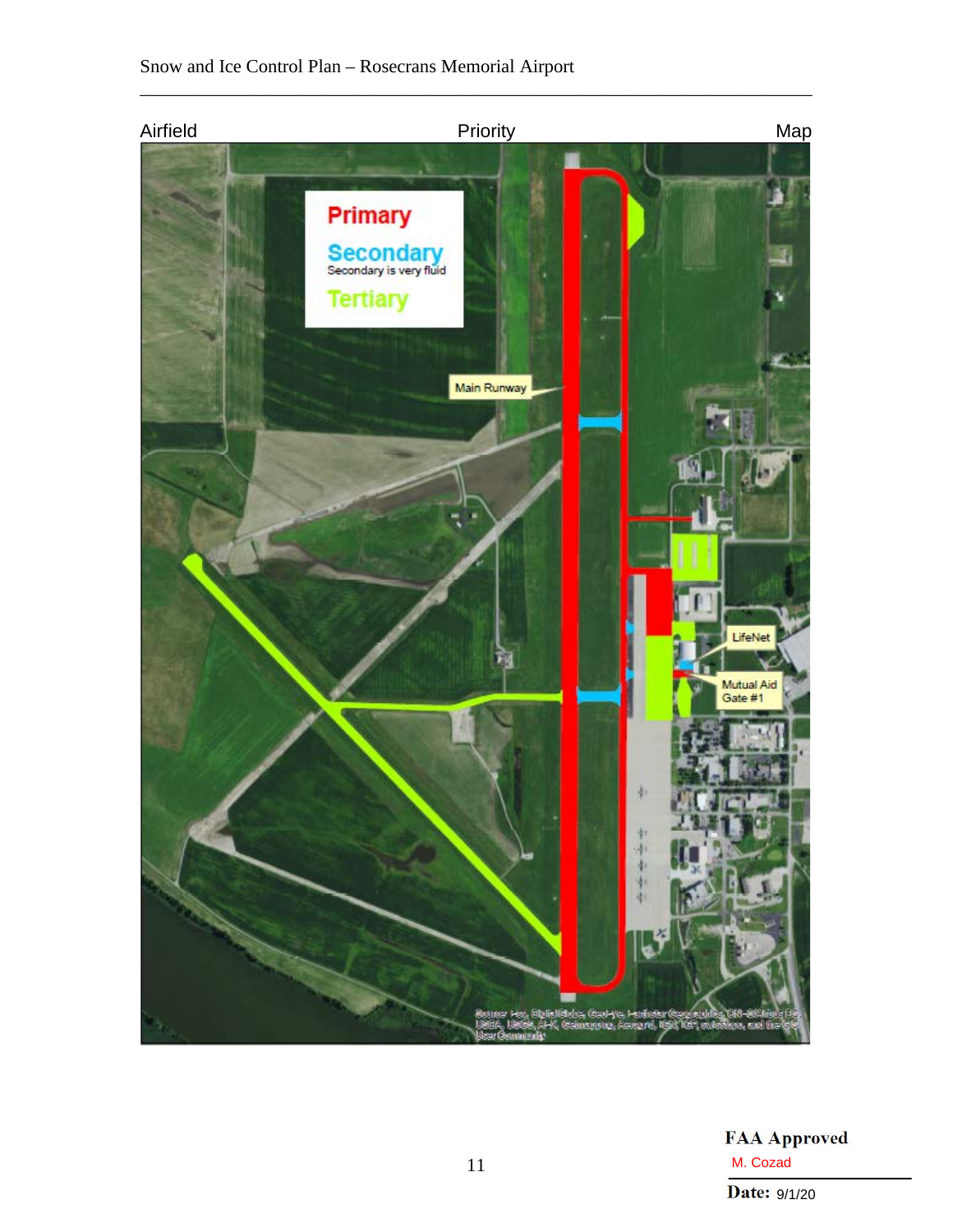#### <span id="page-14-0"></span>**3.5 Airfield Clearance Times.**

Rosecrans airport falls in the less than 40,000 annual operations area of the below table and under normal staffing and equipment operations we should be able to comply with the listed clearance time of 3 hours.

\_\_\_\_\_\_\_\_\_\_\_\_\_\_\_\_\_\_\_\_\_\_\_\_\_\_\_\_\_\_\_\_\_\_\_\_\_\_\_\_\_\_\_\_\_\_\_\_\_\_\_\_\_\_\_\_\_\_\_\_\_\_\_\_\_\_\_\_\_\_\_\_

| <b>Annual Airplane Operations</b><br>(includes cargo operations)                                                                                                                                                                             | Clearance Time <sup>1</sup><br>(hour) |
|----------------------------------------------------------------------------------------------------------------------------------------------------------------------------------------------------------------------------------------------|---------------------------------------|
|                                                                                                                                                                                                                                              |                                       |
| 40,000 or more                                                                                                                                                                                                                               |                                       |
| 10,000 - but less than 40,000                                                                                                                                                                                                                |                                       |
| 6,000 - but less than 10,000                                                                                                                                                                                                                 |                                       |
| Less than 6,000                                                                                                                                                                                                                              |                                       |
| General: Although not specifically defined, Non-Commercial Service Airports are airports that are<br>not classified as Commercial Service Airports [see Table 1-1, general note].                                                            |                                       |
| Footnote 1: These airports may wish to have sufficient equipment to clear 1 inch (2.54 cm) of<br>falling snow weighing up to 25 lb/ft <sup>3</sup> (400 kg/m <sup>3</sup> ) from Priority 1 areas within the recommended<br>clearance times. |                                       |

#### <span id="page-14-1"></span>**3.6 Snow Equipment List.**

| Vehicle # | <b>Vehicle Description</b>            | <b>Plow/Broom Size</b>                |
|-----------|---------------------------------------|---------------------------------------|
| 950-00    | 2019 Ford 1-Ton Pick-up w/Snow Plow   | 8' Blade                              |
| 950-02    | 2020 Ford 3/4-Ton Pick-up w/Snow Plow | 8.5' Blade                            |
| 950-04    | 1996 GMC 5 Ton w/Snow Plow            | 11' Blade                             |
| 950-05    | 1996 GMC 5 Ton w/Snow Plow            | 10' Blade                             |
| 950-06    | 2007 H2718B Snow Broom/Blower         | 18' Broom/ 11' Blower                 |
| 950-07    | Model 3200 Sweepster Snow Broom       | 18' Broom                             |
| 950-08    | 1982 Oshkosh 29-ton Snow Blower       | 11' Blower                            |
| 950-21    | 2018 S650 Bobcat                      | 10' Pusher / 8'Rotary<br><b>Broom</b> |

### <span id="page-14-2"></span>**3.7 Storage of Snow and Ice Control Equipment.**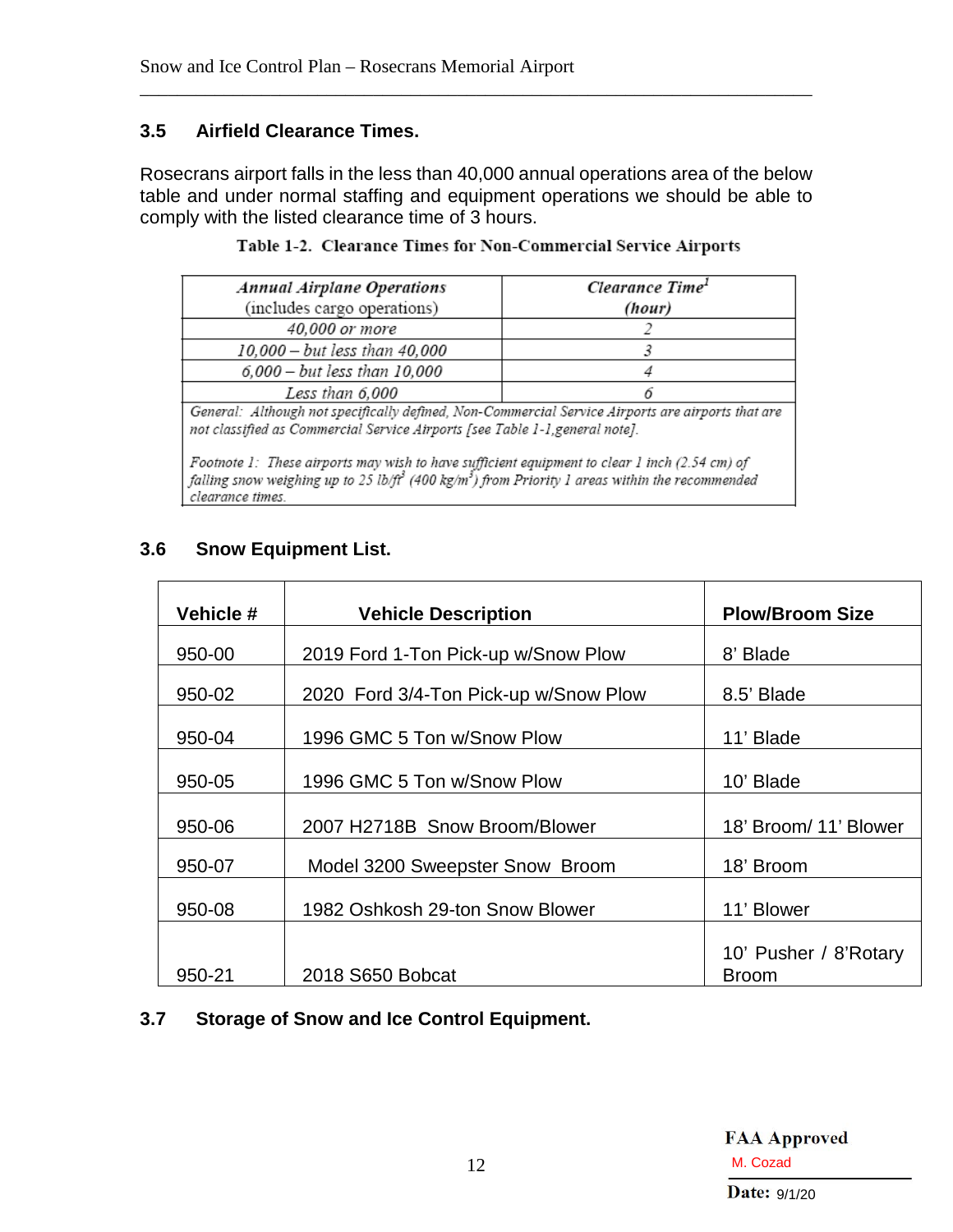Equipment is stored in several locations, some heated and some outside but covered. Generally the newer larger snow brooms are located indoors as well as our deicing fluid. Trucks with plows are normally outside and covered.

\_\_\_\_\_\_\_\_\_\_\_\_\_\_\_\_\_\_\_\_\_\_\_\_\_\_\_\_\_\_\_\_\_\_\_\_\_\_\_\_\_\_\_\_\_\_\_\_\_\_\_\_\_\_\_\_\_\_\_\_\_\_\_\_\_\_\_\_\_\_\_\_

#### <span id="page-15-0"></span>**3.8 Definitions.**

#### **Airside Urea.**

(Otherwise known as "Carbamide") The approved specifications are SAE AMS 1431, Compound, Solid Runway and Taxiway Deicing/Anti-Icing, and MIL SPEC DOD-U-10866, Technical Urea. Agricultural grade urea that meets any of these specifications, called airside urea, is acceptable.

#### **Approved Chemical.**

A chemical, either solid or liquid, that meets a generic SAE or MIL specification.

#### **Ash.**

A grayish-white to black solid residue of combustion normally originating from pulverized particulate matter ejected by volcanic eruption.

#### **Compacted Snow.**

Snow that has been compressed and consolidated into a solid form that resists further compression such that an airplane will remain on its surface without displacing any of it. If a chunk of compressed snow can be picked up by hand, it will hold together or can be broken into smaller chunks rather that falling away as individual snow particles.

**Note:** A layer of compacted snow over ice must be reported as compacted snow only.

**Example:** When operating on the surface, significant rutting or compaction will not occur. Compacted snow may include a mixture of snow and embedded ice; if it is more ice than compacted snow, then it should be reported as either ice or wet ice, as applicable.

#### **Contaminant.**

A deposit such as frost, any snow, slush, ice, or water on an aerodrome pavement where the effects could be detrimental to the friction characteristics of the pavement surface.

#### **Contaminated Runway.**

For purposes of generating a runway condition code and airplane performance, a runway is considered contaminated when more than 25 percent of the runway surface area (within the reported length and the width being used) is covered by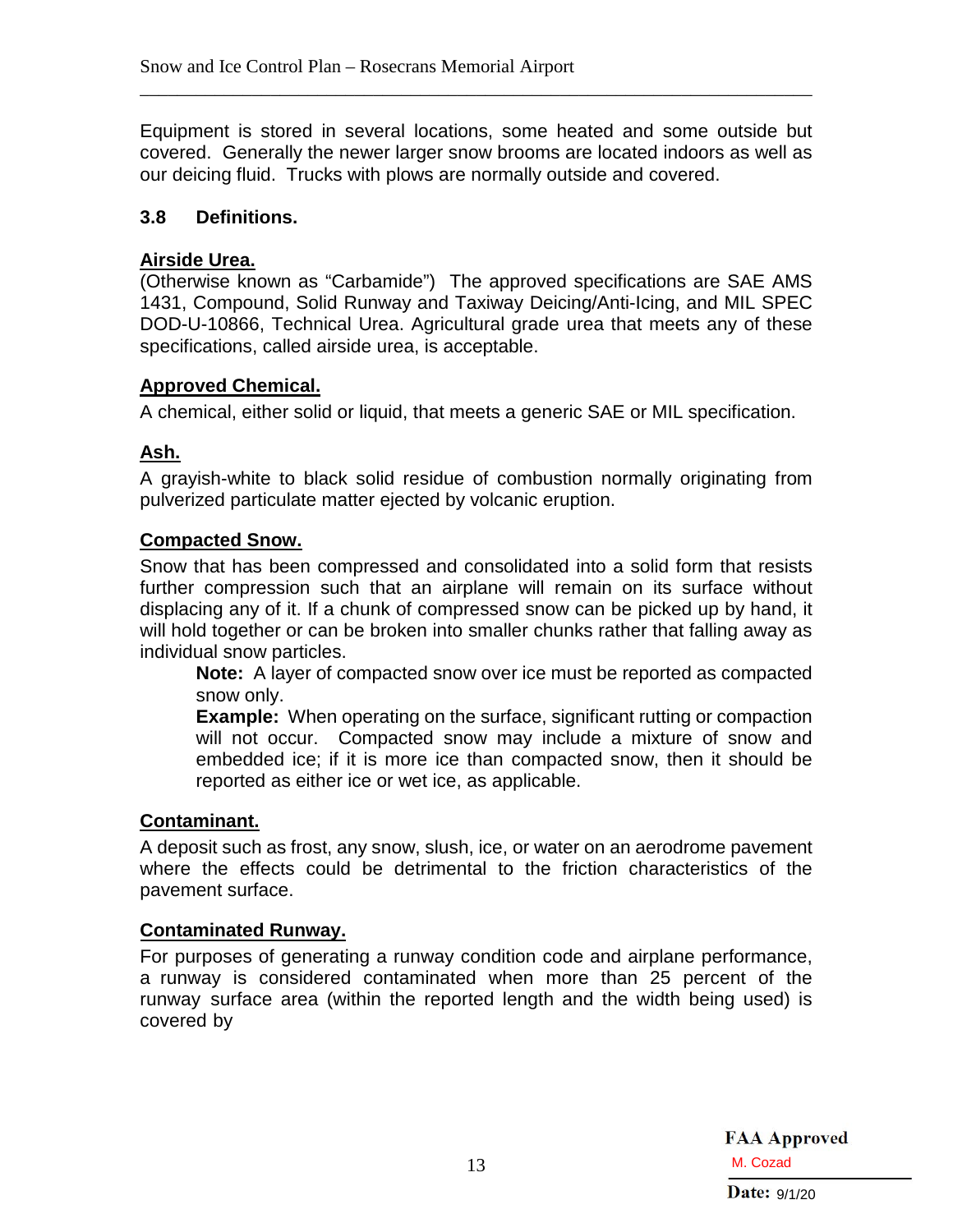When runway contaminants exist, but overall coverage is 25 percent or less, the contaminants will still be reported. However, a runway condition code will not be generated.

\_\_\_\_\_\_\_\_\_\_\_\_\_\_\_\_\_\_\_\_\_\_\_\_\_\_\_\_\_\_\_\_\_\_\_\_\_\_\_\_\_\_\_\_\_\_\_\_\_\_\_\_\_\_\_\_\_\_\_\_\_\_\_\_\_\_\_\_\_\_\_\_

While mud, ash, sand, oil, and rubber are reportable contaminants, there is no associated airplane performance data available and no depth or Runway Condition Code will be reported.

**Exception:** Rubber is not subject to the 25 percent rule, and will be reported as Slippery When Wet when the pavement evaluation/friction deterioration indicates the averaged Mu value on the wet pavement surface is below the Minimum Friction Level classification specified in Table 3-2 of FAA Advisory Circular 150/5320-12 (current edition).

#### **Dry (Pavement).**

Describes a surface that is neither wet nor contaminated.

#### **Dry Runway.**

A runway is dry when it is neither wet, nor contaminated. For purposes of condition reporting and airplane performance, a runway can be considered dry when no more than 25 percent of the runway surface area within the reported length and the width being used is covered by:

Visible moisture or dampness, or

Frost, slush, snow (any type), or ice.

A FICON NOTAM must not be originated for the sole purpose of reporting a dry runway. A dry surface must be reported only when there is need to report conditions on the remainder of the surface.

#### **Dry Snow.**

Snow that has insufficient free water to cause it to stick together. This generally occurs at temperatures well below 32° F (0° C). If when making a snowball, it falls apart, the snow is considered dry.

#### **Eutectic Temperature/Composition.**

A deicing chemical melts ice by lowering the freezing point. The extent of this freezing point depression depends on the chemical and water in the system. The limit of freezing point depression, equivalent to the lowest temperature that the chemical will melt ice, occurs with a specific amount of chemical. This temperature is called the eutectic temperature, and the amount of chemical is the eutectic composition. Collectively, they are referred to as the eutectic point.

#### **FICON (Field Condition Report).**

A Notice to Airmen (NOTAM) generated to reflect Runway Condition Codes, vehicle braking action, and pavement surface conditions on runways, taxiways, and aprons.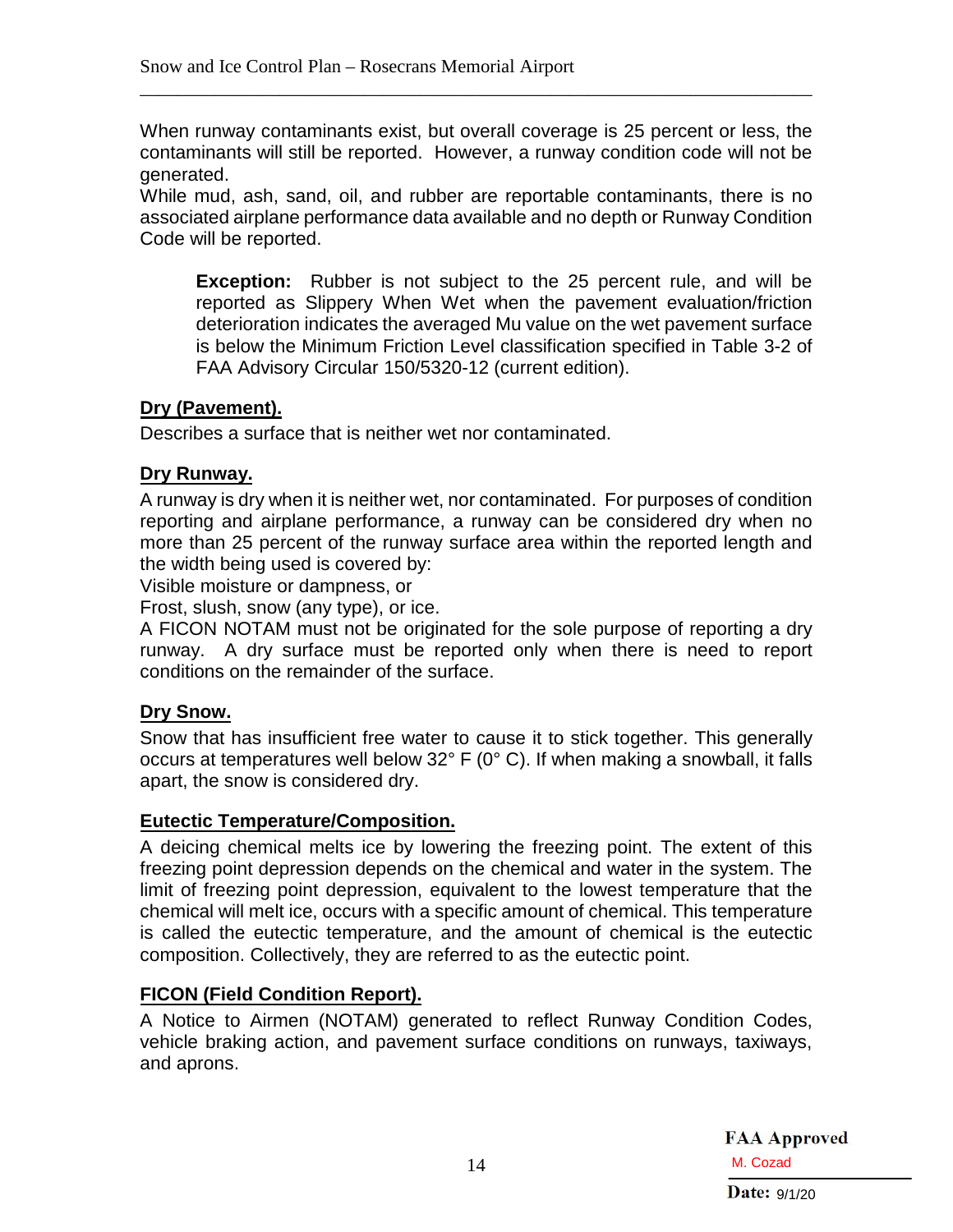#### **Fluid Deicer/Anti-Icers.**

The approved specification is SAE AMS 1435, Fluid, Generic Deicing/Anti-icing, Runways and Taxiways.

\_\_\_\_\_\_\_\_\_\_\_\_\_\_\_\_\_\_\_\_\_\_\_\_\_\_\_\_\_\_\_\_\_\_\_\_\_\_\_\_\_\_\_\_\_\_\_\_\_\_\_\_\_\_\_\_\_\_\_\_\_\_\_\_\_\_\_\_\_\_\_\_

#### **Frost.**

Frost consists of ice crystals formed from airborne moisture that condenses on a surface whose temperature is below freezing. Frost differs from ice in that the frost crystals grow independently and therefore have a more granular texture.

Note: Heavy frost that has noticeable depth may have friction qualities similar to ice and downgrading the runway condition code accordingly should be considered. If driving a vehicle over the frost does not result in tire tracks down to bare pavement, the frost should be considered to have sufficient depth to consider a downgrade of the runway condition code.

#### **Generic Solids.**

The approved specification is SAE AMS 1431, Compound, Solid Runway and Taxiway Deicing/Anti-Icing.

#### **Ice.**

The solid form of frozen water to include ice that is textured (i.e., rough or scarified ice).

A layer of ice over compacted snow must be reported as ice only.

#### **Layered Contaminant.**

A contaminant consisting of two overlapping contaminants. The list of layered contaminants has been identified in the RCAM and include:

- Dry Snow over Compacted Snow
- Wet Snow over Compacted Snow
- Slush over Ice
- Water over Compacted Snow
- Dry Snow over Ice
- Wet Snow over Ice
- Mud.
- Wet, sticky, soft earth material.

#### **Multiple Contaminants.**

A combination of contaminants (as identified in the RCAM) observed on paved surfaces. When reporting multiple contaminants, only the two most prevalent / hazardous contaminants are reported. When reporting on runways, up to two contaminant types may be reported for each runway third. The reported contaminants may consist of a single and layered contaminant, two single contaminants, or two layered contaminants. The reporting of "multiple contaminants" represent contaminants which are located adjacent to each other,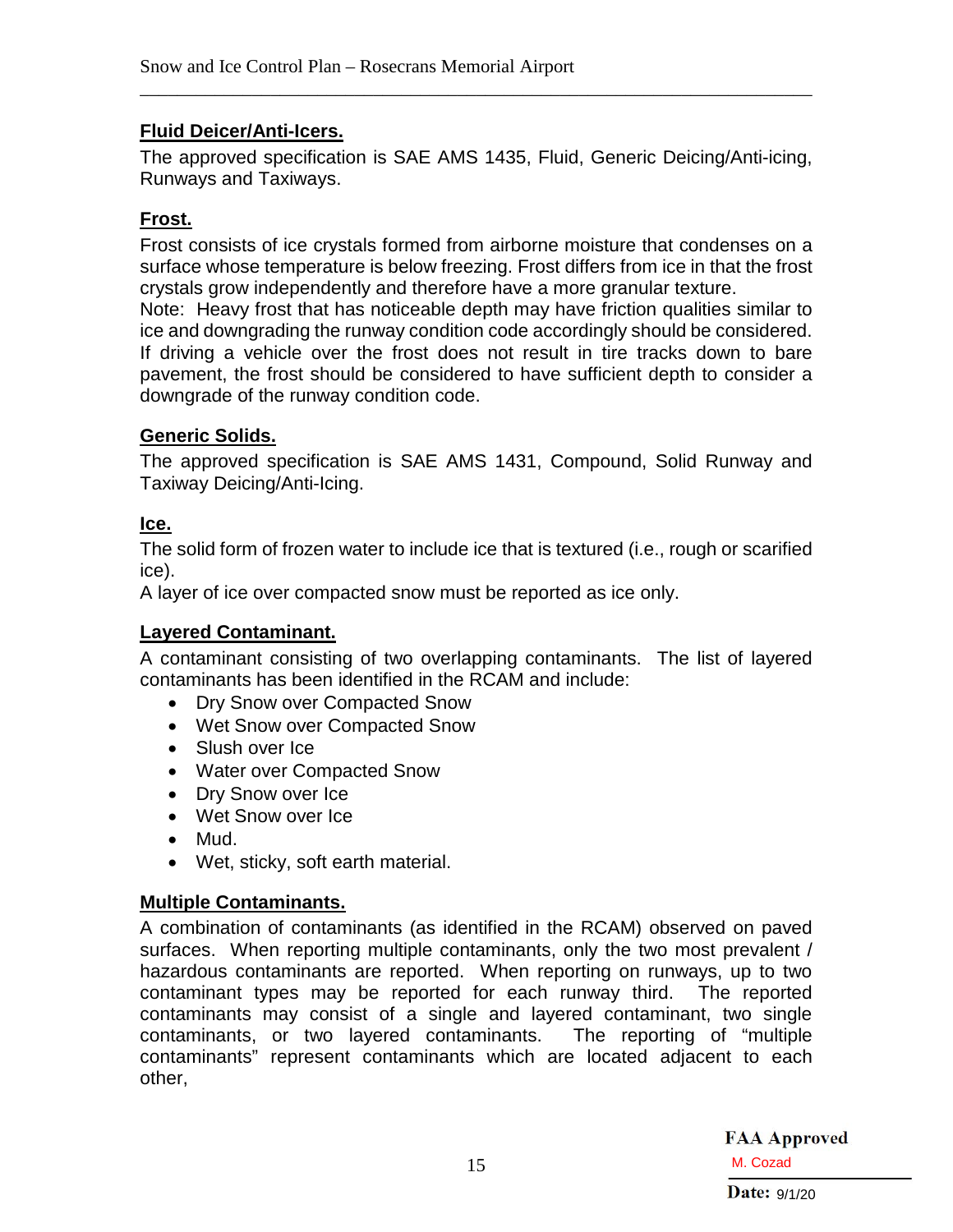not to be confused with a "layered contaminant" which is overlapping. For example:

\_\_\_\_\_\_\_\_\_\_\_\_\_\_\_\_\_\_\_\_\_\_\_\_\_\_\_\_\_\_\_\_\_\_\_\_\_\_\_\_\_\_\_\_\_\_\_\_\_\_\_\_\_\_\_\_\_\_\_\_\_\_\_\_\_\_\_\_\_\_\_\_

- Single contaminant and Layered contaminant. 'Wet' and 'Wet Snow over Compacted Snow'
- Single contaminant and Single contaminant. 'Wet Snow' and 'Slush'
- Layered contaminant and Layered contaminant. 'Dry Snow over Compacted Snow' and 'Dry Snow over Ice'

#### **Oil.**

A viscous liquid, derived from petroleum or synthetic material, especially for use as a fuel or lubricant.

#### **Runway (Primary and Secondary).**

#### Primary.

Runway(s) being actively used or expected to be used under the existing or anticipated adverse meteorological conditions, where the majority of the takeoff and landing operations will take place.

#### Secondary.

Runway(s) that supports a primary runway and is less operationally critical. Takeoff and landing operations on such a runway are generally less frequent than on a primary runway. Snow removal operations on these secondary runways should not occur until Priority 1 surfaces are satisfactorily cleared and serviceable.

#### **Runway Condition Assessment Matrix (RCAM).**

The tool by which an airport operator will assess a runway surface when contaminants are present.

#### **Runway Condition Code (RwyCC).**

Runway Condition Codes describe runway conditions based on defined contaminants for each runway third. Use of RwyCCs harmonizes with ICAO Annex 14, providing a standardized "shorthand" format (Eg: 4/3/2) for reporting. RwyCC (which replaced Mu values) are used by pilots to determine landing performance calculations.

#### **Sand.**

A sedimentary material, finer than a granule and coarser than silt.

#### **Slush.**

Snow that has water content exceeding a freely drained condition such that it takes on fluid properties (e.g., flowing and splashing). Water will drain from slush when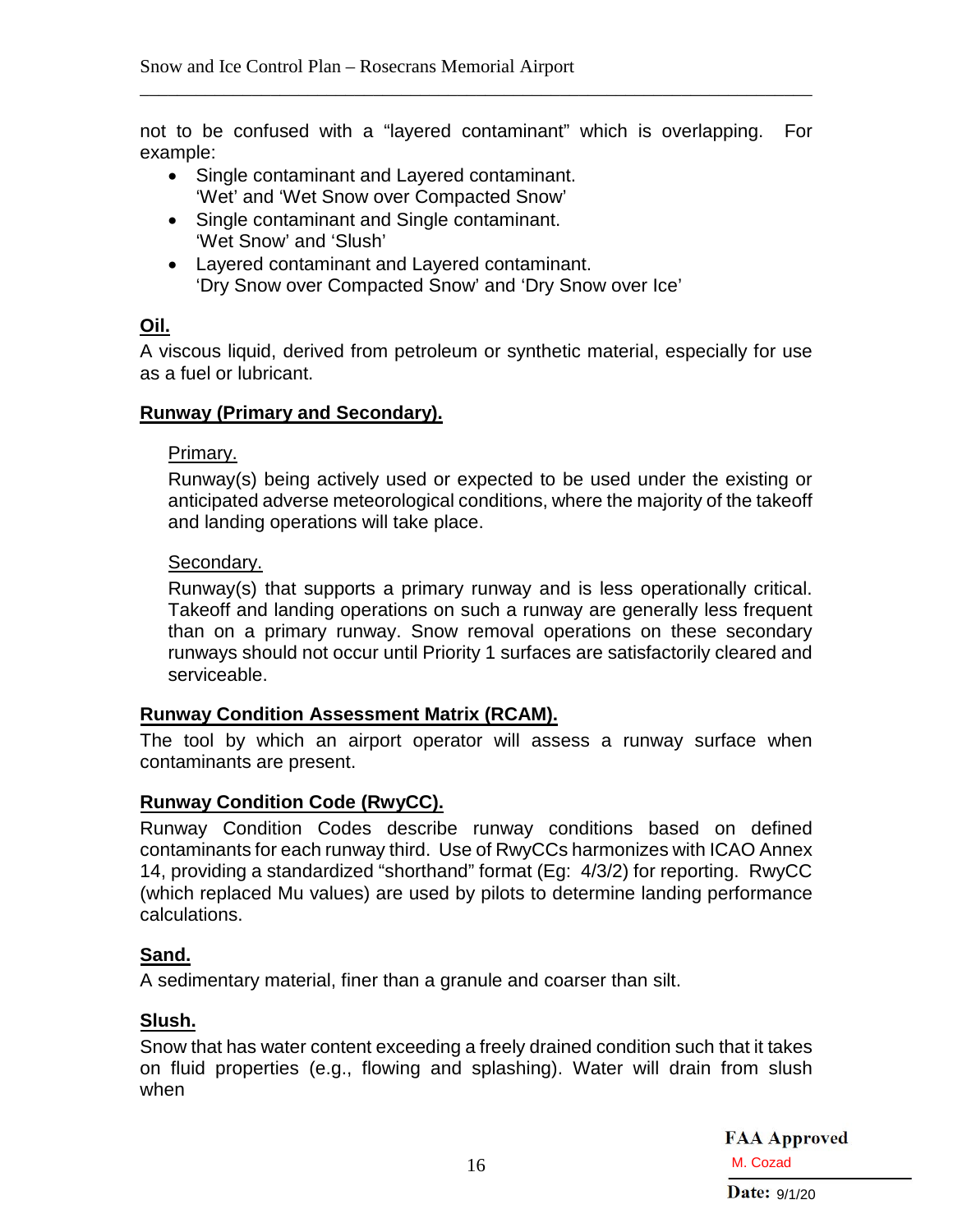a handful is picked up. This type of water-saturated snow will be displaced with a splatter by a heel and toe slap-down motion against the ground.

\_\_\_\_\_\_\_\_\_\_\_\_\_\_\_\_\_\_\_\_\_\_\_\_\_\_\_\_\_\_\_\_\_\_\_\_\_\_\_\_\_\_\_\_\_\_\_\_\_\_\_\_\_\_\_\_\_\_\_\_\_\_\_\_\_\_\_\_\_\_\_\_

#### **Slush over Ice.**

See individual definitions for each contaminant.

#### **Slippery When Wet Runway.**

A wet runway where the surface friction characteristics would indicate diminished braking action as compared to a normal wet runway.

Slippery When Wet is only reported when a pavement maintenance evaluation indicates the averaged Mu value on the wet pavement surface is below the Minimum Friction Level classification specified in Table 3-2 of FAA Advisory Circular 150/5320-12 (current edition). Some contributing factors that can create this condition include: Rubber buildup, groove failures/wear, pavement macro/micro textures.

#### **Water.**

The liquid state of water. For purposes of condition reporting and airplane performance, water is greater than 1/8-inch (3mm) in depth.

#### **Wet Runway.**

A runway is wet when it is neither dry nor contaminated. For purposes of condition reporting and airplane performance, a runway can be considered wet when more than 25 percent of the runway surface area within the reported length and the width being used is covered by any visible dampness or water that is 1/8-inch or less in depth.

#### **Wet Ice.**

Ice that is melting, or ice with a layer of water (any depth) on top.

#### **Wet Snow.**

Snow that has grains coated with liquid water, which bonds the mass together, but that has no excess water in the pore spaces. A well-compacted, solid snowball can be made, but water will not squeeze out.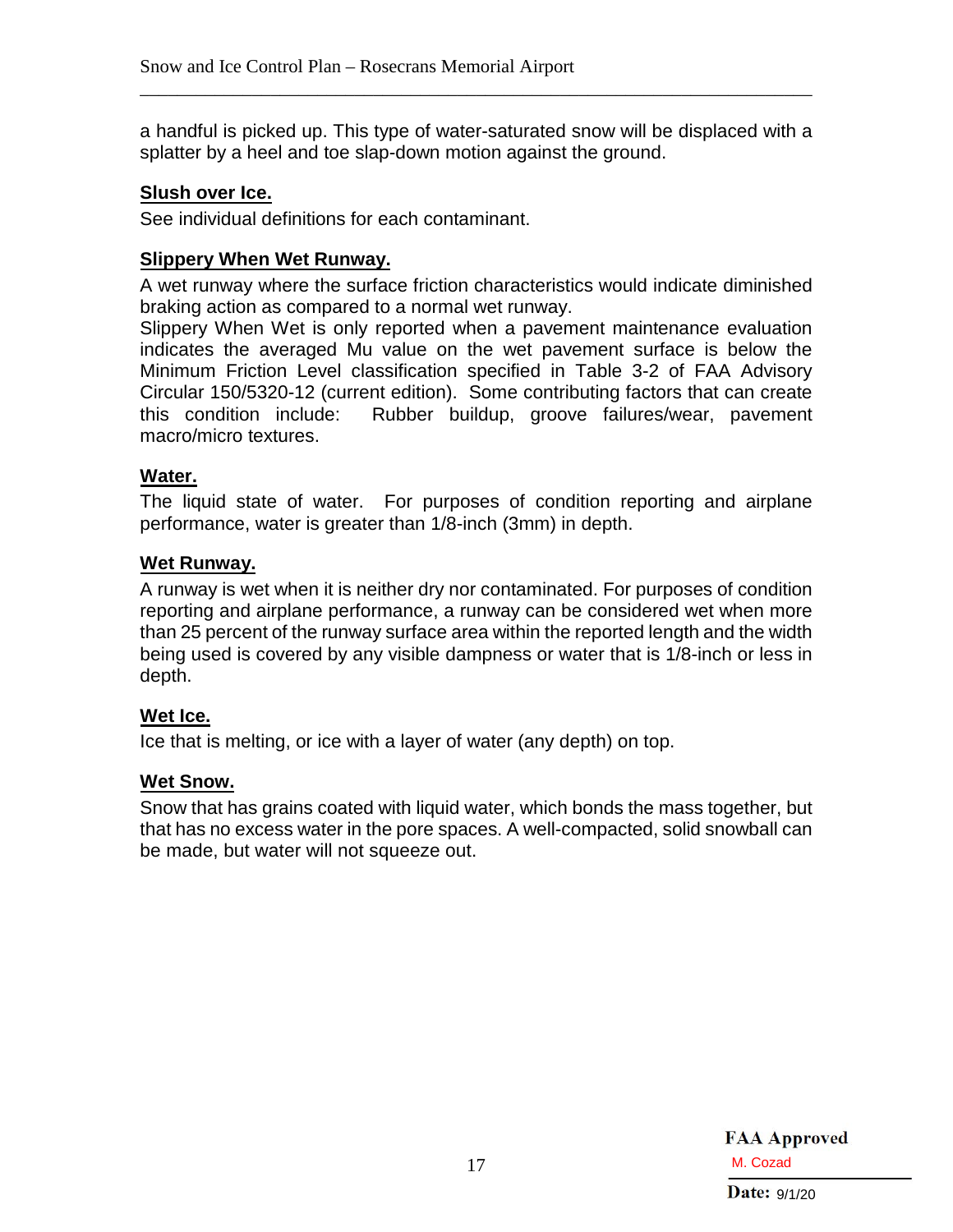## **Chapter 4. Snow Clearing Operations and Ice Prevention**

<span id="page-20-0"></span>\_\_\_\_\_\_\_\_\_\_\_\_\_\_\_\_\_\_\_\_\_\_\_\_\_\_\_\_\_\_\_\_\_\_\_\_\_\_\_\_\_\_\_\_\_\_\_\_\_\_\_\_\_\_\_\_\_\_\_\_\_\_\_\_\_\_\_\_\_\_\_\_

#### <span id="page-20-2"></span><span id="page-20-1"></span>**4.1 Snow Clearing Principals.**

#### **a) Ramp and Terminal**

The priorities for clearing are situation dependent. These areas are a joint responsibility of the airport staff and tenants.

Drifted or windrowed snow will be removed promptly from ramp surfaces.

In the event of heavy snow accumulation, the height of snow banks alongside useable runway, taxiway, and ramp surfaces must be such that all aircraft propellers, engine pods, rotors and wingtips, will clear each snowdrift and snow bank when the aircraft's landing gear traverses any full strength portion of the movement area.

Signs and lights should be checked by the Airport Operations Manager for visibility and should be cleared as appropriate.

In the event that the snow removal crew is unable to comply promptly with the requirements stated above, the Director of Public Works and Transportation, Airport Manager or his representative will utilize the Notice to Airman system to describe the conditions and will promptly notify the Control Tower, and other airport users.

Plowing crews shall maintain a minimum of 75 feet distance between plows and be extremely careful of runway edge lights, threshold lights, and approach lights.

#### <span id="page-20-3"></span>**b) Runway and Taxiways**

The Instrument Runway 17/35 is our primary priority for clearing operations. It is situation dependent but as a minimum normally we will have a broom and either another broom or plow on runway operations. Depending on the storm amounts and type, the combination and number of vehicles is subject to change. Our goal is to clear full width unless other factors preclude.

Drifted or windrowed snow will be removed completely and promptly from the runway and taxiway.

In the event of heavy snow accumulation, the height of snow banks alongside useable runway taxiway, and ramp surfaces must be such that all aircraft propellers, engine pods, rotors and wingtips, will clear each snowdrift and snow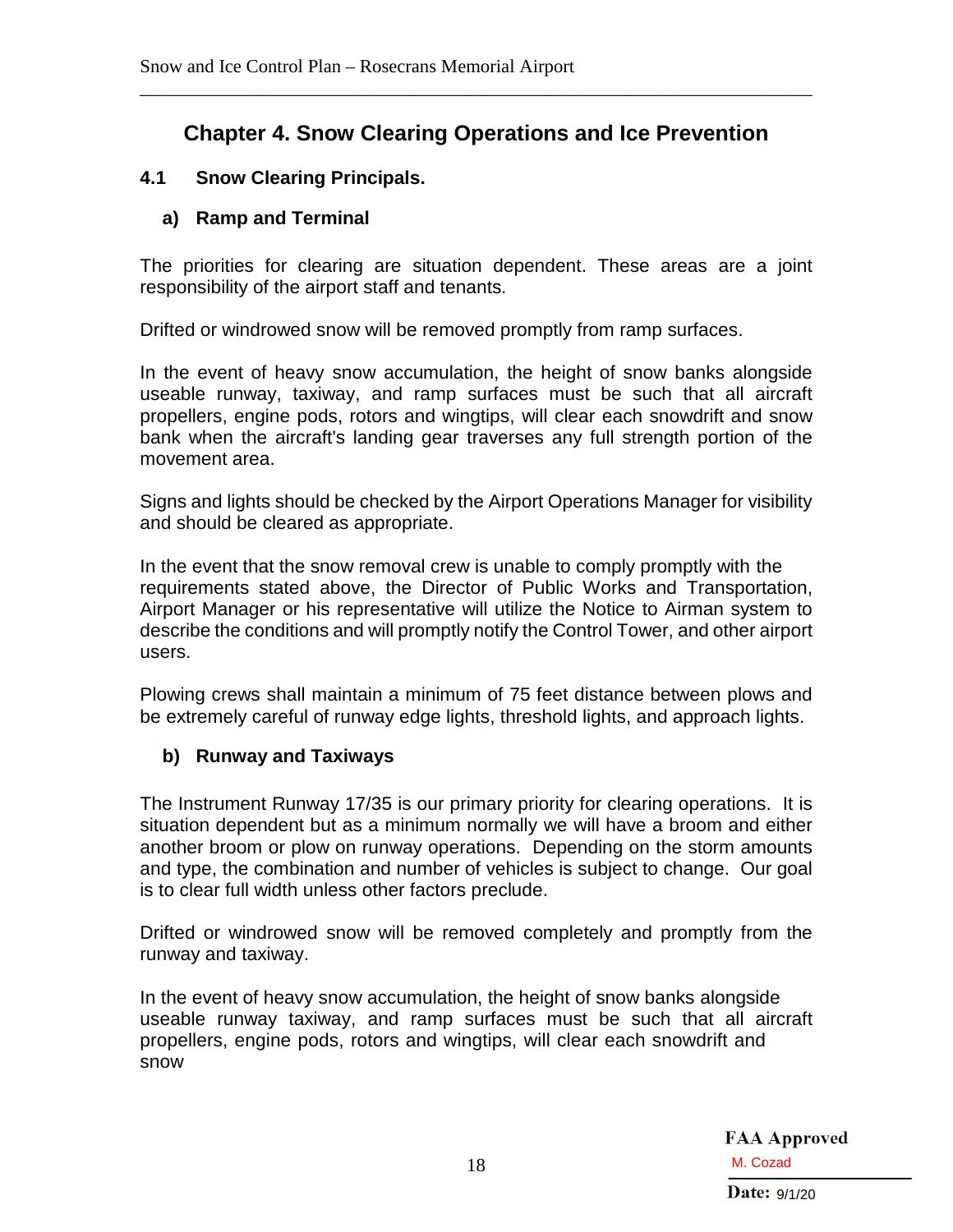bank when the aircraft's landing gear traverses any full strength portion of the movement area.

\_\_\_\_\_\_\_\_\_\_\_\_\_\_\_\_\_\_\_\_\_\_\_\_\_\_\_\_\_\_\_\_\_\_\_\_\_\_\_\_\_\_\_\_\_\_\_\_\_\_\_\_\_\_\_\_\_\_\_\_\_\_\_\_\_\_\_\_\_\_\_\_

All runway and taxiway signs and lights should be checked by the Airport for visibility and cleared as appropriate.

Plowing crews shall maintain a minimum of 75 feet distance between plows and be extremely vigilant of runway edge lights, threshold lights, and approach lights.

#### <span id="page-21-0"></span>**c) Snowbanks**

Snow Bank Height Profiles – See Figure 4-1. Maximum allowable snow bank height based on Group IV aircraft as defined in Figure 4-1 should be checked frequently by the Supervisor. Snow bank heights should be lower than this when possible.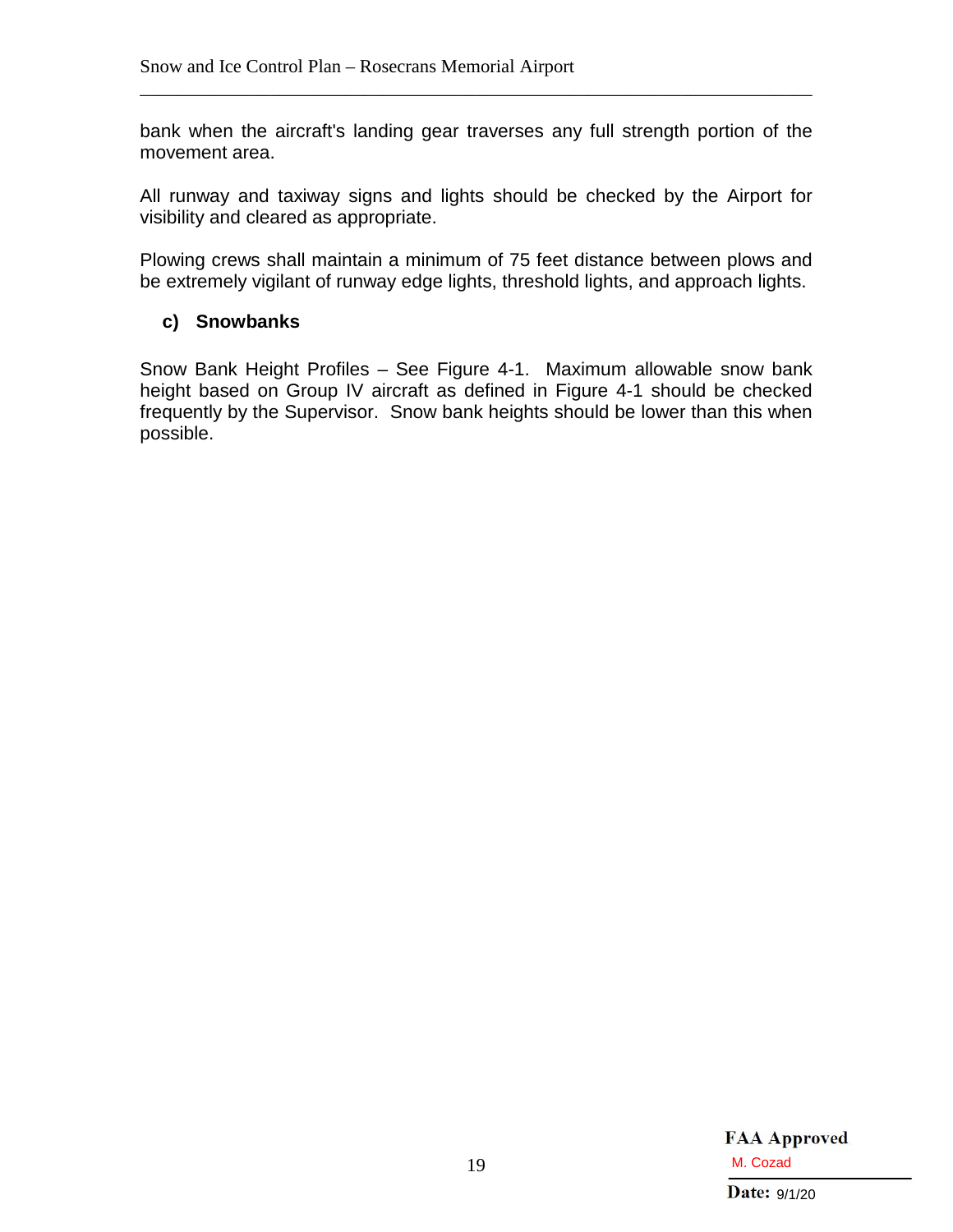

\_\_\_\_\_\_\_\_\_\_\_\_\_\_\_\_\_\_\_\_\_\_\_\_\_\_\_\_\_\_\_\_\_\_\_\_\_\_\_\_\_\_\_\_\_\_\_\_\_\_\_\_\_\_\_\_\_\_\_\_\_\_\_\_\_\_\_\_\_\_\_\_

Figure 4-1. Snow Bank Profile Limits Along Edges of Runways and Taxiways with the Airplane Wheels on Full Strength Pavement (see Figure 4-2 guidance)

#### <span id="page-22-0"></span>**d) NAVAIDs**

The glide slope area should be evaluated by the Supervisor and cleared as shown in Figure 4-2. Contact should be made with the Airway Facilities Manager or his representative at 232-3414 before moving equipment into the ground plane area.

> **FAA Approved** M. Cozad<br>Date:  $9/1/20$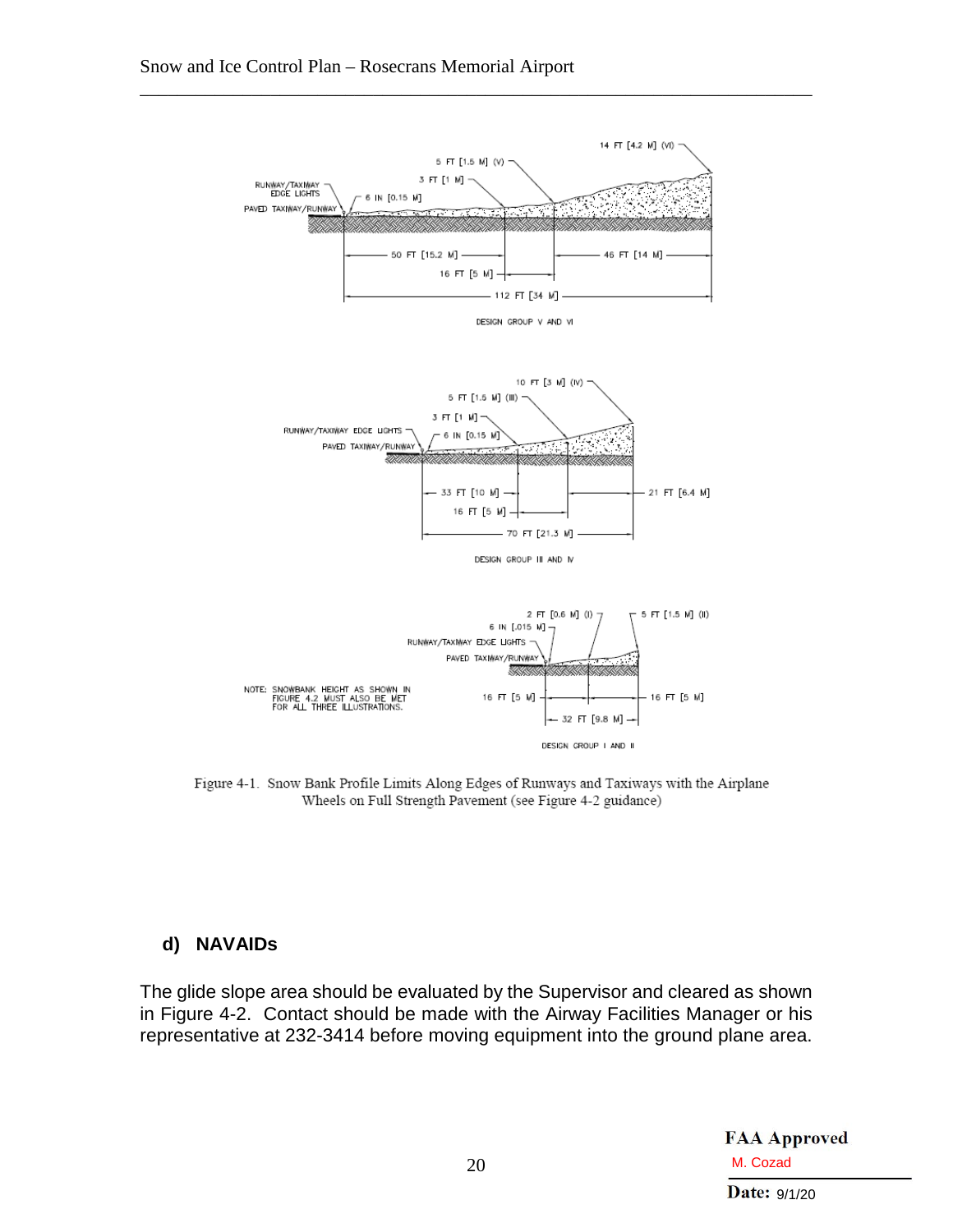

\_\_\_\_\_\_\_\_\_\_\_\_\_\_\_\_\_\_\_\_\_\_\_\_\_\_\_\_\_\_\_\_\_\_\_\_\_\_\_\_\_\_\_\_\_\_\_\_\_\_\_\_\_\_\_\_\_\_\_\_\_\_\_\_\_\_\_\_\_\_\_\_

NOTES:

1. CATEGORY I GLIDE SLOPE SNOW CLEARANCE AREA.

2. CATEGORY II AND III GLIDE SLOPE SNOW CLEARANCE AREA. THE AREA DEPICTED UNDER NOTE 1 SHALL ALSO BE CLEARED.

3. THE DEPTH OF SNOWBANKS ALONG THE EDGES OF THE CLEARED AREA SHALL BE LESS THEN 2 FEET.

| ACTION TAKEN                       | SNOW DEPTH                                                    |                                                                                                                                                                                                                       |                                                                                                                            |  |  |  |
|------------------------------------|---------------------------------------------------------------|-----------------------------------------------------------------------------------------------------------------------------------------------------------------------------------------------------------------------|----------------------------------------------------------------------------------------------------------------------------|--|--|--|
|                                    | SBR <6 IN [15 cm]                                             | SBR 6 TO 8 IN<br>[15 T0 20 cm]                                                                                                                                                                                        | SBR >8 IN [20 cm]                                                                                                          |  |  |  |
|                                    | NR. CEGS <18 IN [45 cm]]                                      | NR. CEGS 18 TO 24 IN<br>[45 TO 60 cm]                                                                                                                                                                                 | NR. CEGS <24 IN [60 cm]                                                                                                    |  |  |  |
| SNOW REMOVAL<br>(SEE ABOVE FIGURE) | REMOVAL NOT REQUIRED<br>RESTORE FULL SERVICE<br>AND CATEGORY. | ILS CATEGORY I                                                                                                                                                                                                        |                                                                                                                            |  |  |  |
|                                    |                                                               | REMOVE SNOW 50 FT [15M] WIDE AT MAST WIDENING<br>TO 200 FT [60M] WIDE AT 1000 FT [300M] OR END<br>OF RUNWAY TOWARD MIDDLE AMRKER.                                                                                     |                                                                                                                            |  |  |  |
|                                    |                                                               | ILS CATEGORIES II AND III<br>AS ABOVE PLUS WIDEN THE AREA TO INCLUDE A<br>LINE FROM THE MAST TO THE FAR EDGE OF RUNWAY<br>THRESHOLD.                                                                                  |                                                                                                                            |  |  |  |
|                                    |                                                               |                                                                                                                                                                                                                       |                                                                                                                            |  |  |  |
| NO SNOW REMOVAL                    | RESTORE FULL SERVICE<br>AND CATEGORY.                         | ALL CATEGORIES<br>ALL CATEGORIES                                                                                                                                                                                      |                                                                                                                            |  |  |  |
|                                    |                                                               | RESTORE TO CATEGORY I<br>SERVICE, CATEGORY D<br>AIRCRAFT MINIMA RAISED<br>TO LOCALIZER ONLY.                                                                                                                          | APPROACH RESTRICTED TO<br>LOCALIZER ONLY MINIMA.                                                                           |  |  |  |
|                                    |                                                               | TYPICAL NOTAM TEXT:                                                                                                                                                                                                   | TYPICAL NOTAM TEXT:                                                                                                        |  |  |  |
|                                    |                                                               | "DUE TO SNOW ON THE<br>IXXX (APPROPRIATE<br>IDENTIFER) GLIDE SLOPE,<br>MINIMA TEMPORARILRY<br>RAISED TO LOCALIZER<br>ONLY FOR CATEGORY D<br>AIRCRAFT" IF APPLICABLE.<br>"CATEGORY II NA"* OR<br>"CATEGORY   /    NA". | "DUE TO SNOW ON THE<br>IXXX (APPROPRIATE)<br>IDENTIFER) GUDE SLOPE,<br>MINIMA TEMPORARILRY<br>RAISED TO LOCALIZER<br>ONLY. |  |  |  |
|                                    |                                                               | (NOT AUTHORIZED)<br>* NA                                                                                                                                                                                              |                                                                                                                            |  |  |  |

Figure 4-2. ILS CAT I and CAT II/III Snow Clearance Area Depth Limitations

#### <span id="page-23-0"></span>**4.2 Controlling Snow Drifts.**

In order to minimize the amount of drifting across the north end of the GA Apron, snow fence will be installed prior to the beginning of the snow season. The fence will be installed approximately 100' north of the apron and go the full width of the apron while still remaining outside the Taxiway A safety area.

#### <span id="page-23-1"></span>**4.3 Snow Disposal.**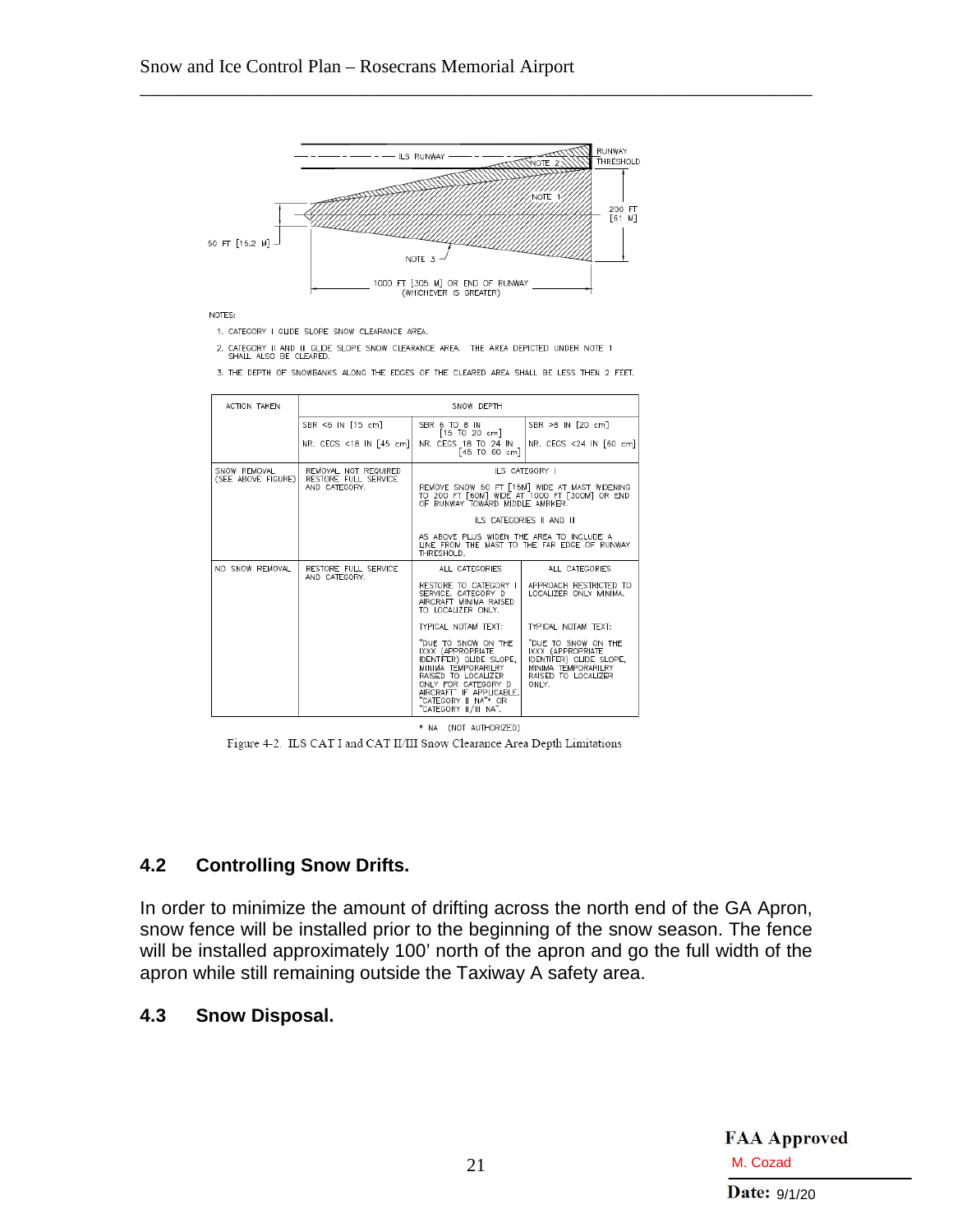When large quantities of snow accumulate, airport personnel shall first try to distribute off pavement and safety areas as best as possible with rotary plows. If the amount of snow is too great the snow will be relocated to an acceptable area with front end loaders.

\_\_\_\_\_\_\_\_\_\_\_\_\_\_\_\_\_\_\_\_\_\_\_\_\_\_\_\_\_\_\_\_\_\_\_\_\_\_\_\_\_\_\_\_\_\_\_\_\_\_\_\_\_\_\_\_\_\_\_\_\_\_\_\_\_\_\_\_\_\_\_\_

#### <span id="page-24-0"></span>**4.4 Methods for Ice Control and Removal–Chemicals.**

In the event of icing conditions NewDeal solid deicer will be applied to the airfield as needed. NewDeal is a Sodium Formate/Acetate blend and will be applied with the use of a truck bed mounted spreader. The Airport Manager or his designee, through forecasting and observation will attempt to ensure the NewDeal is used as an anti-ice treatment rather than a de-ice treatment. If ice has already adhered to the pavement then de-icing with the NewDeal will be performed as needed.

#### <span id="page-24-1"></span>**4.5 Sand (for the purposes of treating a winter surface).**

Sand is not used at Rosecrans Memorial Airport.

#### <span id="page-24-2"></span>**4.6 Surface Incident/Runway Incursion Mitigation Procedures.**

All staff is required to have a pre-operations safety briefing prior to commencing operation of snow removal machinery. This briefing is conducted by the Airport Manager or the Airport Operations Manager.

Vehicles will be marked and lighted in accordance with AC 150/2510-5(current edition), Painting, Marking and Lighting of Vehicles Used on an Airport.

#### <span id="page-24-3"></span>**a) Radio Communication**

The SCC is equipped with a land mobile radio base programmed to communicate with airport staff. The SCC also has a VHF scanner operating and a VHF transceiver radio to monitor either the ATCT through ground (121.9) or CTAF (126.9) when the tower is not in operation. All airport vehicles and staff are equipped with radios to monitor appropriate frequencies, normally ATCT. Each vehicle is responsible for monitoring communications and maintaining situational awareness. Each equipment operator is provided a headset to wear that is transmit/receive capable. The SCC when located in the primary location maintains control and communicates with individual operators as required.

#### <span id="page-24-4"></span>**b) Failed Radio Communication**

ATCT has a light gun and standard communications out light signals are employed. ATCT also has the phone numbers for airport staff and can use as alternate communications source if needed. Another effective method is ATCT will flash the airfield lighting on and off repeatedly until they can determine they have the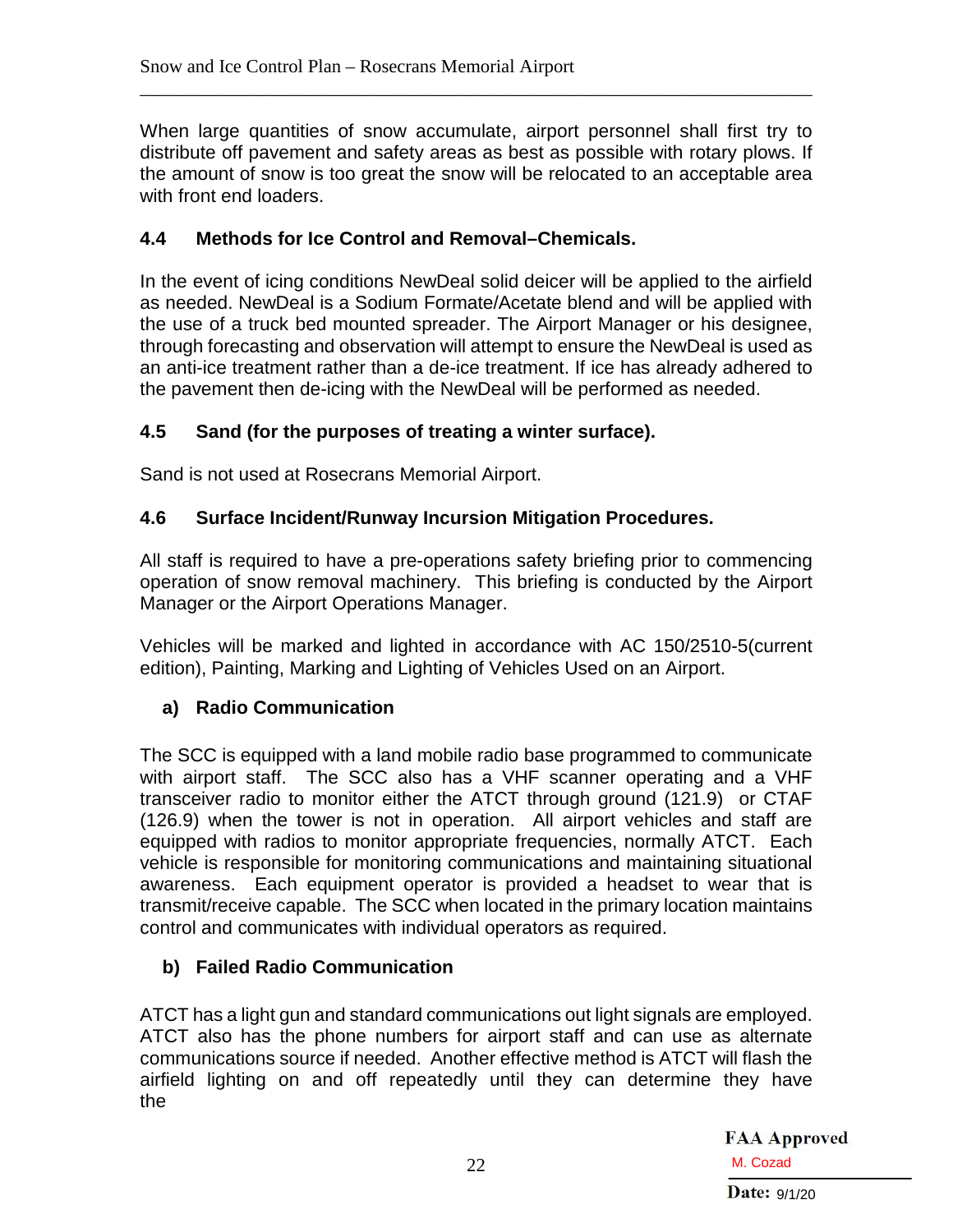attention of required vehicles. All vehicle operators are briefed if on the runway and communications are lost; to expeditiously clear the runway in a safe manner. If not on a runway, hold position until communications is restored.

\_\_\_\_\_\_\_\_\_\_\_\_\_\_\_\_\_\_\_\_\_\_\_\_\_\_\_\_\_\_\_\_\_\_\_\_\_\_\_\_\_\_\_\_\_\_\_\_\_\_\_\_\_\_\_\_\_\_\_\_\_\_\_\_\_\_\_\_\_\_\_\_

#### <span id="page-25-0"></span>**c) Low Visibility and Whiteout Conditions**

Upon determination or unsafe conditions, the SCC or ATCT will announce whiteout conditions over the radio. All vehicle operators will expeditiously clear the runway in a safe manner. If not on a runway, the operator will hold position until positive position is determined and a safe evacuation route can be determined. Upon visibility returning to a safe standard the SCC will call for operators to resume their duties.

#### <span id="page-25-1"></span>**d) Driver Fatigue**

All operators are briefed and encouraged to implement good self-monitoring measures as well as added emphasis on the buddy system. Work breaks will be actively directed by the SCC as needed based on the conditions. Normally night operations will be avoided but if required increased emphasis is placed on all operations. Although not an absolute; 14 hours continuous duty will normally be the maximum airport staff operations shift for operating any machinery.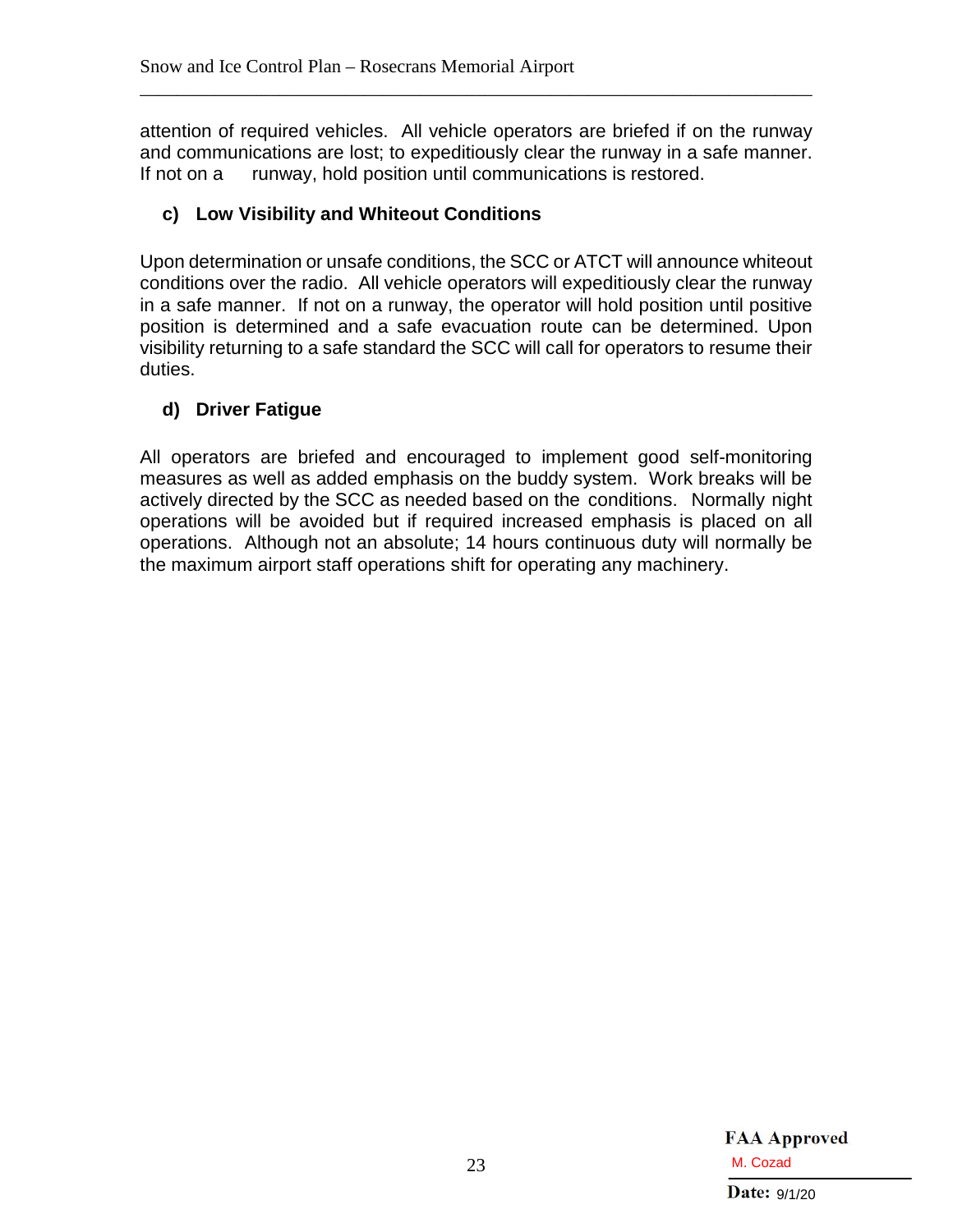## **Chapter 5. Surface Assessment and Reporting**

<span id="page-26-0"></span>\_\_\_\_\_\_\_\_\_\_\_\_\_\_\_\_\_\_\_\_\_\_\_\_\_\_\_\_\_\_\_\_\_\_\_\_\_\_\_\_\_\_\_\_\_\_\_\_\_\_\_\_\_\_\_\_\_\_\_\_\_\_\_\_\_\_\_\_\_\_\_\_

#### <span id="page-26-1"></span>**5.1 Conducting Surface Assessments:**

Rosecrans Memorial Airport personnel will remain aware and monitor all paved surface conditions in order to plan and carry out appropriate maintenance actions in accordance with the Snow and Ice Control plan. The airport strives to maintain a 'no worse than wet' surface condition.

Rosecrans personnel in complying with Part 139.339, at a minimum, will utilize the NOTAM system for collection, dissemination and logs of airport information to air carriers, and other airport users through the use of the NOTAM Manager.

When an event begins the Airport Manager or Airport Operations Manager will begin conducting surface assessments. If conditions do not require airfield snow/ice removal procedures the Airport Manager or Airport Operations Manager will ensure an assessment is made at no more than 30 minute increments on all open pavement areas.

In performing these assessments all contributing resources will be used if appropriate for the conditions. Either the Airport Manager or Airport Operations Manager's vehicle will be used to drive the airfield to perform the assessment. If conditions allow a friction test will be performed on the runway and all PIREPS will be taken in consideration of the assessment as well.

#### <span id="page-26-3"></span><span id="page-26-2"></span>**5.2 Applying the Runway Condition Assessment Matrix (RCAM).**

#### **a) Determining Runway Conditions**

The Airport Manager will use the following definitions and their experience in determining the runway condition and type of contaminant if present.

- **Ash-** is a grayish-white to black solid residue of combustion normally originating from pulverized particulate matter ejected by volcanic eruption.
- **Compacted snow-** is snow that has been compressed and consolidated into a solid form that resists further compression such that an airplane will remain on its surface without displacing any of it. If a chunk of compressed snow can be picked up by hand, it will hold together or can be broken into smaller chunks rather that falling away as individual snow particles.
- Use the term **"DRY"** to describe runway/pavement surfaces that are neither wet nor contaminated. A FICON NOTAM must not be originated for the sole purpose of reporting a dry runway. A dry runway surface should be reported only when there is need to report conditions on the remainder of the surface.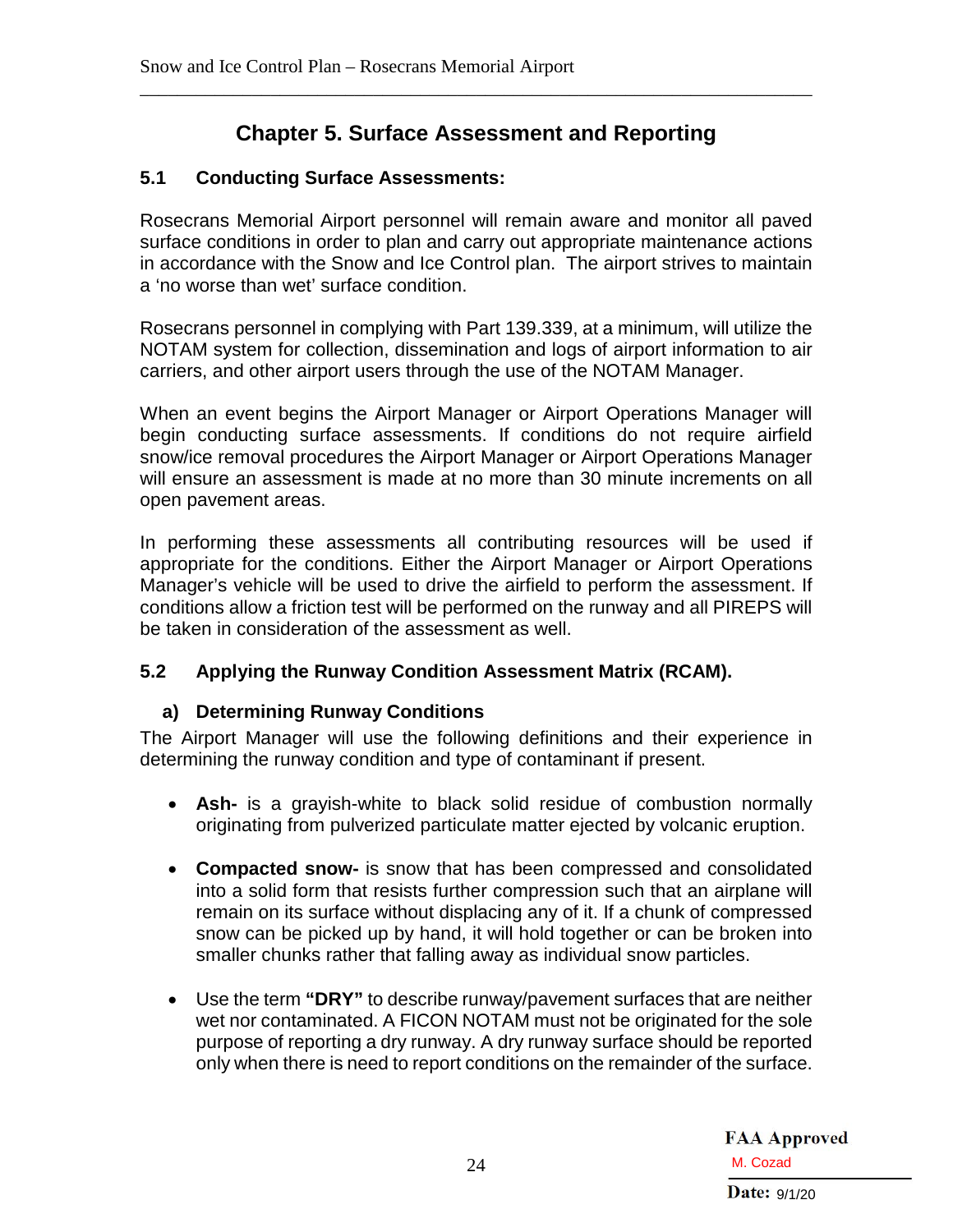• **Dry snow-** is snow that has insufficient free water to cause it to stick together. This generally occurs at temperatures well below 32° F (0° C). If when making a snowball, it falls apart, the snow is considered dry.

\_\_\_\_\_\_\_\_\_\_\_\_\_\_\_\_\_\_\_\_\_\_\_\_\_\_\_\_\_\_\_\_\_\_\_\_\_\_\_\_\_\_\_\_\_\_\_\_\_\_\_\_\_\_\_\_\_\_\_\_\_\_\_\_\_\_\_\_\_\_\_\_

- **Frost-** consists of ice crystals formed from airborne moisture that condenses on a surface whose temperature is below freezing. Frost differs from ice in that the frost crystals grow independently and therefore have a more granular texture.
- **Ice-** is the solid form of frozen water including ice that is textured (i.e., rough or scarified ice).
- **Mud-** is wet, sticky, soft earth material.
- **Oil-** is a viscous liquid, derived from petroleum or synthetic material, especially for use as a fuel or lubricant.
- **Sand-** is a sedimentary material, finer than a granule and coarser than silt.
- **Slush-** is snow that has water content exceeding a freely drained condition such that it takes on fluid properties (e.g., flowing and splashing). Water will drain from slush when a handful is picked up. This type of water-saturated snow will be displaced with a splatter by a heel and toe slap-down motion against the ground.
- **Water-** is the liquid state of water. For purposes of condition reporting and airplane performance, water is greater than 1/8-inch (3mm) in depth.
- **Wet-** A runway is **wet** when it is neither dry nor contaminated. For purposes of condition reporting and airplane performance, a runway can be considered wet when more than 25 percent of the overall runway length and width coverage or cleared width being used is covered by any visible dampness or water that is 1/8-inch (3 mm) or less in depth.
- **Wet ice-** is ice that is melting, or ice with a layer of water (any depth) on top.
- **Wet snow-** is snow that has grains coated with liquid water, which bonds the mass together, but that has no excess water in the pore spaces. A wellcompacted, solid snowball can be made, but water will not squeeze out.

In accordance with AC 150/5200-30(current edition) some conditions may require reporting of multiple or layered contaminants.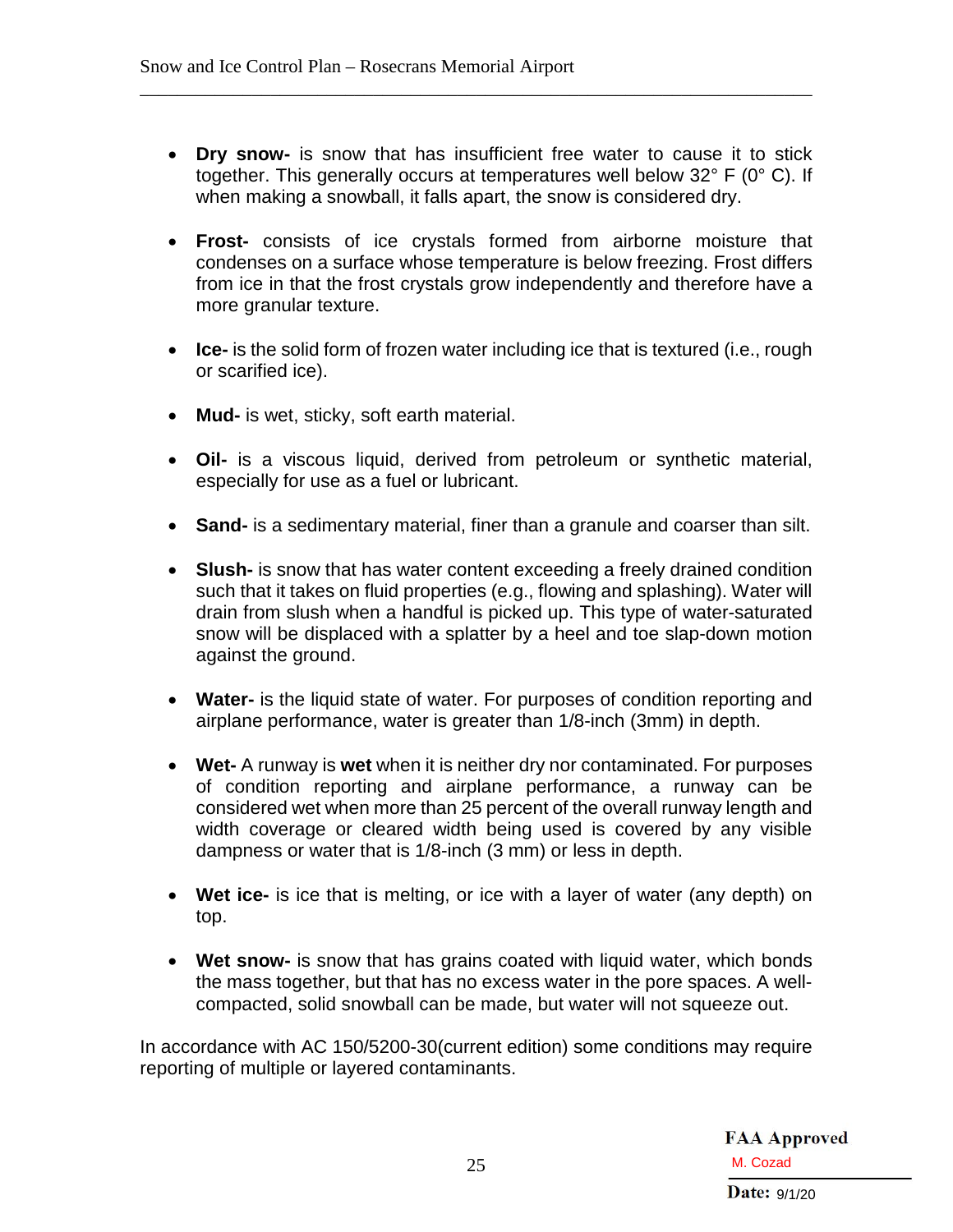• When reporting multiple contaminants, only the two most prevalent contaminants are reported. When reporting on runways, up to two contaminant types may be reported for each runway third. The Runway Condition Code (when applicable) will be based on the most hazardous contaminant, when both contaminants are not from the same category in the RCAM. The reported contaminants may consist of a single and layered contaminant, two single contaminants, or two layered contaminants. The reporting of "multiple contaminants" represent contaminants which are located adjacent to each other, not to be confused with a "layered contaminant" which is overlapping.

\_\_\_\_\_\_\_\_\_\_\_\_\_\_\_\_\_\_\_\_\_\_\_\_\_\_\_\_\_\_\_\_\_\_\_\_\_\_\_\_\_\_\_\_\_\_\_\_\_\_\_\_\_\_\_\_\_\_\_\_\_\_\_\_\_\_\_\_\_\_\_\_

- A layered contaminant is a contaminant consisting of two overlapping contaminants. The RCAM identifies the approved list of layered contaminants, including:
	- o Dry Snow over Compacted Snow
	- o Wet Snow over Compacted Snow
	- o Slush over Ice
	- o Water over Compacted Snow
	- o Dry Snow over Ice
	- o Wet Snow over Ice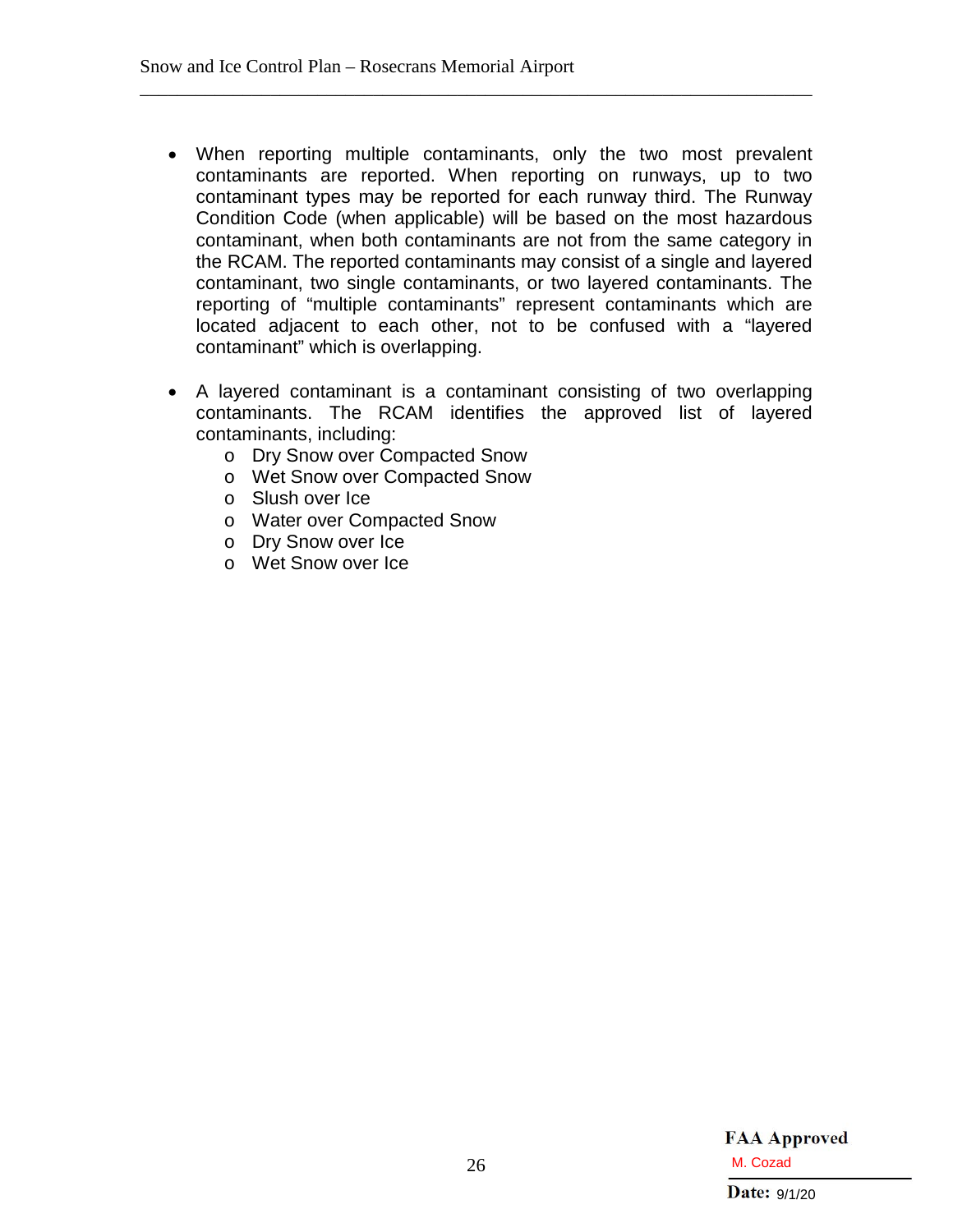| $5.5.7$ and $5.5.7$ $5.7.7.7$ and $5.7.7$<br><b>Assessment Criteria</b>                                                                                                                                                                  |   | <b>Downgrade Assessment Criteria</b> |                     |                                                                                                                                                        |                                                                                                                    |                       |
|------------------------------------------------------------------------------------------------------------------------------------------------------------------------------------------------------------------------------------------|---|--------------------------------------|---------------------|--------------------------------------------------------------------------------------------------------------------------------------------------------|--------------------------------------------------------------------------------------------------------------------|-----------------------|
| Code<br><b>Runway Condition Description</b>                                                                                                                                                                                              |   | Mu $(\mu)^{-1}$                      |                     | <b>Vehicle Deceleration or</b><br><b>Directional Control</b><br><b>Observation</b>                                                                     | <b>Pilot</b><br><b>Reported</b><br><b>Braking</b><br><b>Action</b>                                                 |                       |
| $\bullet$ Dry                                                                                                                                                                                                                            |   |                                      |                     |                                                                                                                                                        |                                                                                                                    |                       |
| • Frost<br>. Wet (Includes Damp and 1/8 inch depth or less of water)<br>1/8 inch (3mm) depth or less of:<br>• Slush<br>• Dry Snow<br>• Wet Snow                                                                                          | 5 |                                      | 융<br>or Higher      |                                                                                                                                                        | Braking deceleration is<br>normal for the wheel<br>braking effort applied AND<br>directional control is<br>normal. | Good                  |
| 5° F (-15°C) and Colder outside air temperature:<br>• Compacted Snow                                                                                                                                                                     | 4 | 5                                    |                     | <b>Braking deceleration OR</b><br>directional control is<br>between Good and<br>Medium.                                                                | Good<br>to.<br>Medium                                                                                              |                       |
| • Slippery When Wet (wet runway)<br>. Dry Snow or Wet Snow (Any depth) over Compacted Snow<br>Greater than 1/8 inch (3mm) depth of:<br>• Dry Snow<br>• Wet Snow<br>Warmer than 5° F (-15°C) outside air temperature:<br>• Compacted Snow | 3 | 8<br>g                               | 29                  | Braking deceleration is<br>noticeably reduced for the<br>wheel braking effort applied<br>OR directional control is<br>noticeably reduced.              | Medium                                                                                                             |                       |
| Greater than 1/8 (3mm) inch depth of:<br>• Water<br>• Slush                                                                                                                                                                              | 2 |                                      |                     |                                                                                                                                                        | <b>Braking deceleration OR</b><br>directional control is<br>between Medium and Poor.                               | Medium<br>to.<br>Poor |
| $\cdot$ Ice <sup>2</sup>                                                                                                                                                                                                                 | 1 |                                      | $\overline{5}$<br>졒 | <b>Braking deceleration is</b><br>significantly reduced for the<br>wheel braking effort applied<br>OR directional control is<br>significantly reduced. | Poor                                                                                                               |                       |
| $\bullet$ Wet loe $^2$<br>· Slush over lce<br>• Water over Compacted Snow 2<br>• Dry Snow or Wet Snow over Ice 2                                                                                                                         | 0 | 20 or Lowe                           |                     | <b>Braking deceleration is</b><br>minimal to non-existent for<br>the wheel braking effort<br>applied OR directional<br>control is uncertain.           | Nil                                                                                                                |                       |

#### APPENDIX F. RUNWAY CONDITION ASSESSMENT MATRIX (RCAM) **(FOR AIRPORT OPERATORS' LISE ONLY)**

\_\_\_\_\_\_\_\_\_\_\_\_\_\_\_\_\_\_\_\_\_\_\_\_\_\_\_\_\_\_\_\_\_\_\_\_\_\_\_\_\_\_\_\_\_\_\_\_\_\_\_\_\_\_\_\_\_\_\_\_\_\_\_\_\_\_\_\_\_\_\_\_

The correlation of the Mu (µ) values with runway conditions and condition codes in the Matrix are only approximate ranges for a generic friction measuring device and are intended to be used only to downgrade a runway condition code; with the exception of circumstances identified in Note 2. Airport operators should use their best judgment when using friction measuring devices for downgrade assessments, including their experience with the specific measuring devices used.

<sup>2</sup> In some circumstances, these runway surface conditions may not be as slippery as the runway condition code assigned by the Matrix. The airport operator may issue a higher runway condition code (but no higher than code 3) for each third of the runway if the Mu value for that third of the runway is 40 or greater obtained by a properly operated and calibrated friction measuring device, and all other observations, judgment, and vehicle braking action support the higher runway condition code. The decision to issue a higher runway condition code than would be called for by the Matrix cannot be based on Mu values alone; all available means of assessing runway slipperiness must be used and must support the higher runway condition code. This ability to raise the reported runway condition code to a code 1, 2, or 3 can only be applied to those runway conditions listed under codes 0 and 1 in the Matrix.

The airport operator must also continually monitor the runway surface as long as the higher code is in effect to ensure that the runway surface condition does not deteriorate below the assigned code. The extent of monitoring must consider all variables that may affect the runway surface condition, including any precipitation conditions, changing temperatures, effects of wind, frequency of runway use, and type of aircraft using the runway. If sand or other approved runway treatments are used to satisfy the requirements for issuing this higher runway condition code, the continued monitoring program must confirm continued effectiveness of the treatment.

Caution: Temperatures near and above freezing (e.g., at 26.6° F (-3°C) and warmer) may cause contaminants to behave more<br>slippery than indicated by the runway condition code given in the Matrix. At these temperatures, airp exercise a heightened level of runway assessment, and should downgrade the runway condition code if appropriate.

> **FAA Approved** M. Cozad<br>Date:  $9/1/20$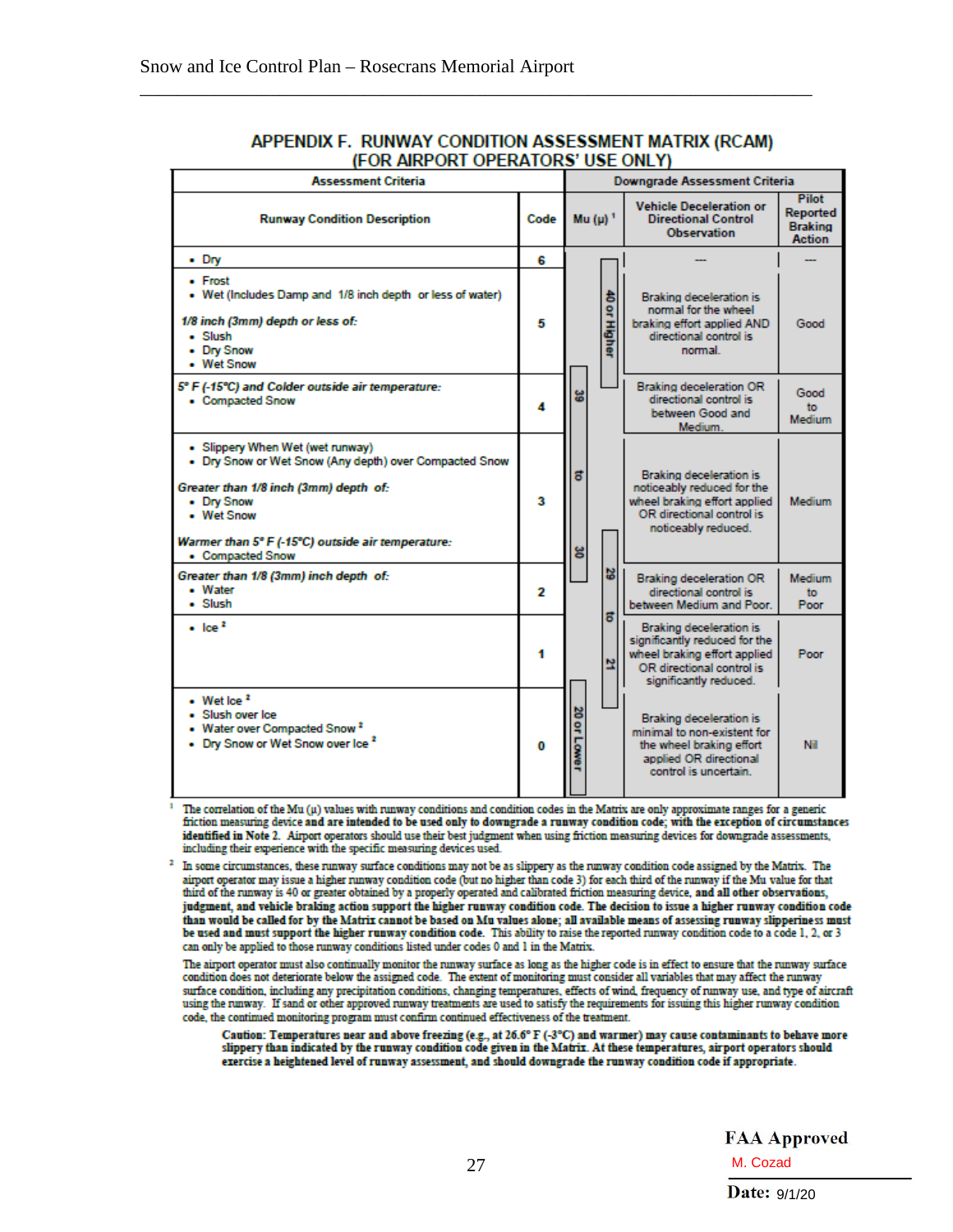#### Step 1: Runway Condition Code (RwyCC) Applicability:

If 25 percent or less of the overall runway length and width or cleared width is covered with contaminants, RwyCCs must not be applied, or reported. Personnel will simply report the contaminant percentage, type and depth for each third of the runway, to include any associated treatments or improvements. *Or*

\_\_\_\_\_\_\_\_\_\_\_\_\_\_\_\_\_\_\_\_\_\_\_\_\_\_\_\_\_\_\_\_\_\_\_\_\_\_\_\_\_\_\_\_\_\_\_\_\_\_\_\_\_\_\_\_\_\_\_\_\_\_\_\_\_\_\_\_\_\_\_\_

If the overall runway length and width coverage or cleared width is greater than 25 percent, RwyCCs must be assigned, and reported, informing airplane operators of the contaminant present, and associated codes for each third of the runway. (The reported codes, will serve as a trigger for all airplane operators to conduct a takeoff and/or landing performance assessment).

#### Step 2: Apply Assessment Criteria

Based on the contaminants observed, the associated RwyCC from the RCAM for each third of the runway will be assigned.

#### Step 3: Validating Runway Condition Codes

If the observations by airport personnel determine that RwyCCs assigned accurately reflect the runway conditions and performance, no further action is necessary, and the RwyCCs generated may be disseminated.

#### <span id="page-30-0"></span>**b) Downgrade Assessment Criteria**

When observations indicate a more slippery condition than generated by the RCAM, the airport operator may downgrade the RwyCC(s). When applicable, the downgrade of RwyCCs may be based on friction (µ) readings, vehicle control or pilot reported braking action or temperature.

NOTE: Temperatures near and above freezing (e.g., at negative 26.6° F (- 3° C) and warmer) may cause contaminants to behave more slippery than indicated by the runway condition code given in the RCAM. At these temperatures, airport operators should exercise a heightened awareness of airfield conditions, and should downgrade the RwyCC if appropriate.

#### <span id="page-30-1"></span>**c) Upgrade Assessment Criteria Based on Friction Assessments.**

RwyCCs of 0 or 1 may only be upgraded when the following requirements are met.

- 1. All observations, judgment, and vehicle braking action support the higher RwyCC, and
- 2. Mu values of 40 or greater are obtained for the affected third(s) of the runway by a calibrated friction measuring device that is operated within allowable parameters.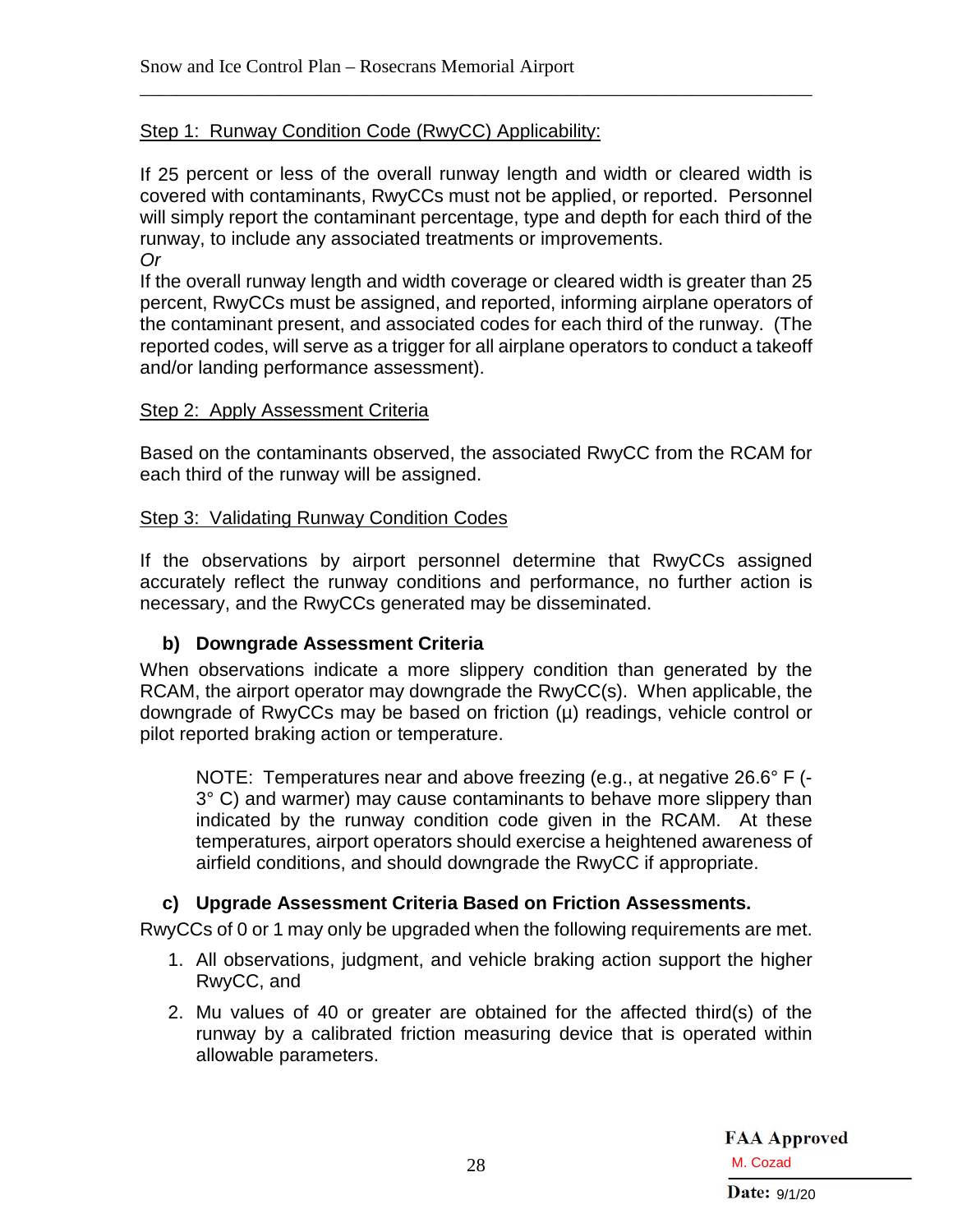3. This ability to raise the reported RwyCC to no higher than a code 3 can only be applied to those runway conditions listed under code 0 and 1 in the RCAM. (See footnote 2 on the RCAM.)

\_\_\_\_\_\_\_\_\_\_\_\_\_\_\_\_\_\_\_\_\_\_\_\_\_\_\_\_\_\_\_\_\_\_\_\_\_\_\_\_\_\_\_\_\_\_\_\_\_\_\_\_\_\_\_\_\_\_\_\_\_\_\_\_\_\_\_\_\_\_\_\_

- 4. The airport operator must also continually monitor the runway surface as long as the higher code is in effect to ensure that the runway surface condition does not deteriorate below the assigned code.
	- a. The extent of monitoring must consider all variables that may affect the runway surface condition, including any precipitation conditions, changing temperatures, effects of wind, frequency of runway use, and type of aircraft using the runway.
	- b. If sand or other approved runway 'treatments are used to satisfy the requirements for issuing the higher runway condition code, the monitoring program must confirm continued effectiveness of the treatment.

#### <span id="page-31-0"></span>**5.3 Runway Friction Surveys, Equipment, and Procedures.**

The airport employs a BowMonk AFM II for measuring surface conditions. The ANG also owns a BowMonk AFM II and routinely both are used and results compared. In the event of discrepancies normally the airport equipment readings are transmitted.

#### <span id="page-31-1"></span>**a) Conditions Acceptable to Use Decelerometers or Continuous Friction Measuring Equipment to Conduct Runway Friction Surveys on Frozen Contaminated Surfaces.**

The data obtained from such runway friction surveys are only considered to be reliable when the surface is contaminated under any of the following conditions.

- Ice or wet ice.
- Compacted snow at any depth.
- Dry snow 1 inch or less.
- Wet snow or slush 1/8 inch or less.

#### <span id="page-31-2"></span>**b) When to Conduct**

Friction assessments should be conducted if any of the following occurs:

- When the central portion of the runway, centered longitudinally along the runway centerline, is contaminated 500 feet or more.
- After any type of snow removal operations or chemical application (including sanding)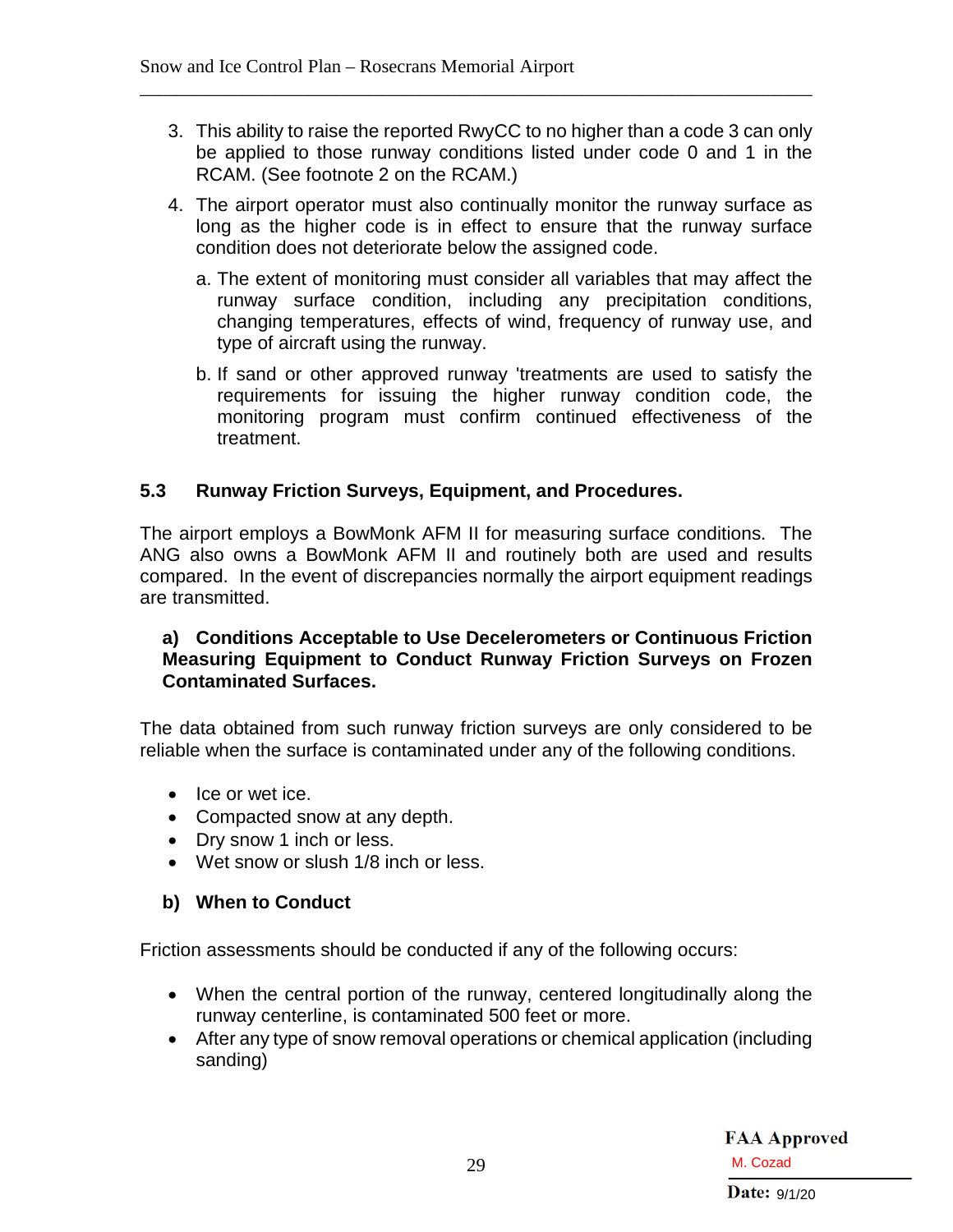• Immediately following any aircraft incident or accident on the runway.

\_\_\_\_\_\_\_\_\_\_\_\_\_\_\_\_\_\_\_\_\_\_\_\_\_\_\_\_\_\_\_\_\_\_\_\_\_\_\_\_\_\_\_\_\_\_\_\_\_\_\_\_\_\_\_\_\_\_\_\_\_\_\_\_\_\_\_\_\_\_\_\_

#### <span id="page-32-0"></span>**c) How to Conduct**

The following are the procedures generally used but can vary based on conditions and airfield operations.

- 10 feet laterally from runway centerline
- Same direction as arrival aircraft
- Goal is to complete entire friction test in one uninterrupted pass
- Normally 3 tests are completed in each of the following runway zones; touchdown (500-2,000 feet), midpoint (3,000-5,000 feet) and rollout zone (6,000-8,000 feet).

#### <span id="page-32-1"></span>**d) Calibration**

The BowMonk friction meter is calibrated annually prior to the winter season by Sherwin Industries. Normally the Airport Operations Manager completes the process but it may be assigned to other staff if required.

#### <span id="page-32-2"></span>**5.4 Taxiway, Apron, and Holding Bay Assessments.**

Assessments to these surfaces will occur when contaminants are present, and whenever a contaminant is present on the surface. Assessments will occur anytime the pavement is worse than wet. Surfaces will be monitored on a regular, continual basis.

#### <span id="page-32-3"></span>**5.5 Surface Condition Reporting.**

Personnel responsible for implementing the SICP will carefully monitor changing airfield conditions and disseminate information about those conditions via the NOTAM System in a timely manner to airport users.

**Runway:** Runway condition reports will occur when contaminants are present on a runway surface via the Federal NOTAM System. Condition Reports and RwyCCs will be updated as necessary whenever conditions change, such as a contaminant type, depth, percentage or treatment/width change.

**Taxiway, Apron or Holding Bay:** Taxiway, Apron or Holding bay condition reports will occur when contaminants are present on these surfaces via the Federal NOTAM System. NOTAMS will be updated as necessary whenever conditions change, such as a contaminant type, depth, percentage or treatment/width change.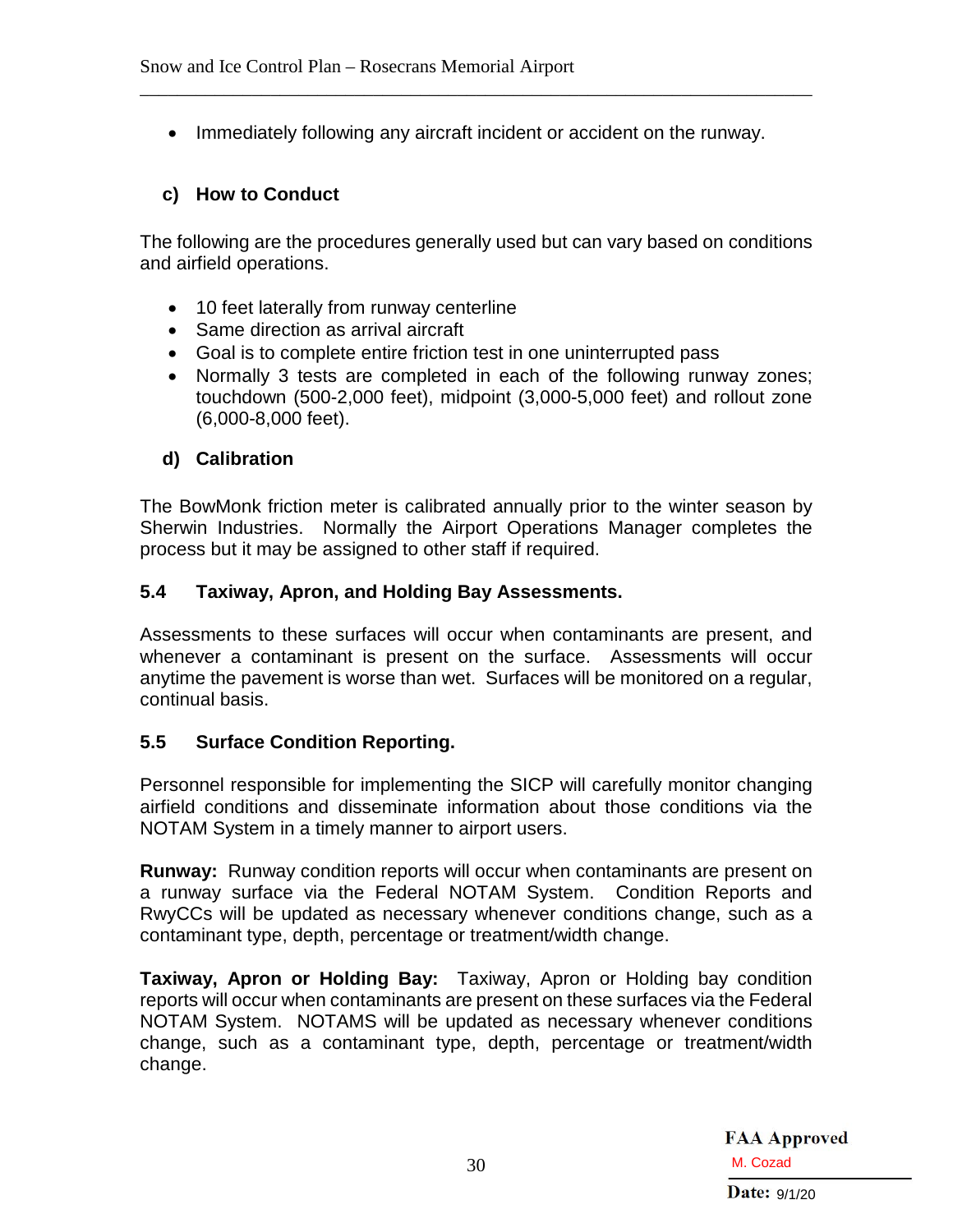Any time a change to the surface conditions occurs which could be any of the following:

\_\_\_\_\_\_\_\_\_\_\_\_\_\_\_\_\_\_\_\_\_\_\_\_\_\_\_\_\_\_\_\_\_\_\_\_\_\_\_\_\_\_\_\_\_\_\_\_\_\_\_\_\_\_\_\_\_\_\_\_\_\_\_\_\_\_\_\_\_\_\_\_

- active snow event
- plowing/brooming/deicing/sanding
- rapidly rising or falling temperatures
- rapidly changing conditions

Accurate and timely condition assessments:

- The Airport Manager or his designee will begin continuous monitoring of the runway when a snow event has begun through the use of vehicle inspections, ATCT observations, ANG operations and other pilot communications.
- The Airport Manager or Airport Operations Manager will disseminate any information that is not NOTAM worthy to the Tenants by phone.
- NOTAMS are filed by the operator of the SCC and will be issued using the NOTAM Manager system. In the event of an internet outage the NOTAMS will be phoned directly to Lockheed Martin FSS (877) 487-6867.

The term 'DRY' is used to describe a surface that is neither wet nor contaminated. While a FICON NOTAM is not generated for the sole purpose of reporting a dry runway, a dry surface will be reported when there is need to report conditions on the remainder of the surface. (For example: snow is present on the first two thirds of the runway.)

#### <span id="page-33-0"></span>**5.6 Reportable Contaminants without Performance Data.**

If present, unable to be removed, and posing no hazard, mud will be reported with a measured depth. Ash, oil, sand, and rubber contaminants will be reported without a measured depth. These contaminants will not generate a RwyCC.

#### <span id="page-33-1"></span>**5.7 Slippery When Wet Runway.**

For runways where a friction survey (for the purposes of pavement maintenance) indicates the averaged Mu value at 40 mph on the wet pavement surface failed to meet the minimum friction level classification specified in AC 150/5320-12(current edition), the airport will report via the NOTAM system a RwyCC of '3' for the entire runway (by thirds: 3/3/3) when the runway is wet.

A runway condition description of 'Slippery When Wet' will be used for this condition.

If it is determined by the airport that a downgrade is necessary, the downgrade will be made to all three runway thirds match (i.e. 3/3/3, 2/2/2, 1/1/1).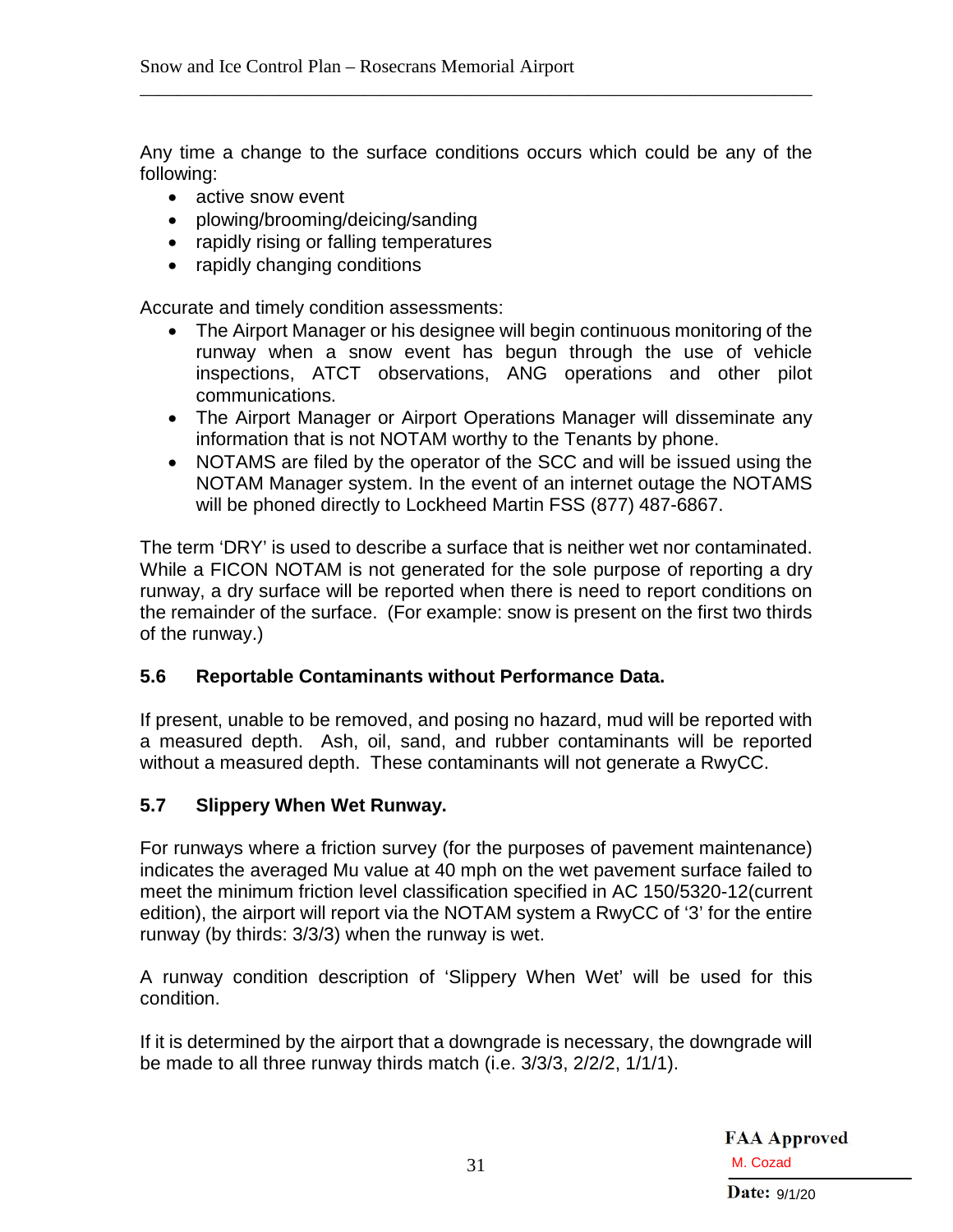The NOTAM will be cancelled when the minimum runway friction level classification has been met or exceeded.

\_\_\_\_\_\_\_\_\_\_\_\_\_\_\_\_\_\_\_\_\_\_\_\_\_\_\_\_\_\_\_\_\_\_\_\_\_\_\_\_\_\_\_\_\_\_\_\_\_\_\_\_\_\_\_\_\_\_\_\_\_\_\_\_\_\_\_\_\_\_\_\_

#### <span id="page-34-0"></span>**5.8 Requirements for Closures.**

Runways receiving a NIL braking (either pilot reported or by assessment by the airport) are unsafe for aircraft operations and will be closed immediately when this unsafe condition exists.

In accordance with FAA directives and the local LOA between airport and ATCT the runway will be closed and operations suspended by ATCT. ATCT will immediately notify airport SCC who will conduct an assessment before the next operation.

When previous PIREPs have indicated GOOD or MEDIUM braking action, two consecutive POOR PIREPS should be taken as evidence that surface conditions may be deteriorating. If the airport operator has not already instituted its continuous monitoring procedures, an assessment should occur before the next operation. If the airport operator is already continuously monitoring runway conditions, this assessment should occur as soon as air traffic volume allows.

The airport will maintain available airport surfaces in a safe operating condition at all times and provide prompt notifications when areas normally available are less than satisfactorily cleared for safe operations. If a surface (runway, taxiway, apron, lane or holding bay) becomes unsafe due to a NIL (by braking action or assessment) or otherwise unsafe hazard or condition, the surface will be closed until the condition no longer exists and is safe.

#### <span id="page-34-1"></span>**5.9 Continuous Monitoring and Deteriorating Conditions.**

Continuous monitoring will normally begin upon activation of the SCC. Continuous monitoring is a collaborative effort that includes but is not limited to airport staff, ATCT, ANG operations and other pilot communications. Under deteriorating conditions, the airport will take all reasonable steps using available equipment and materials that are appropriate for the condition to improve the braking action.

#### **Including but not limited to:**

- Frozen or freezing precipitation.
- Falling air or pavement temperatures that may cause a wet runway to freeze.
- Rising air or pavement temperatures that may cause frozen contaminants to melt.